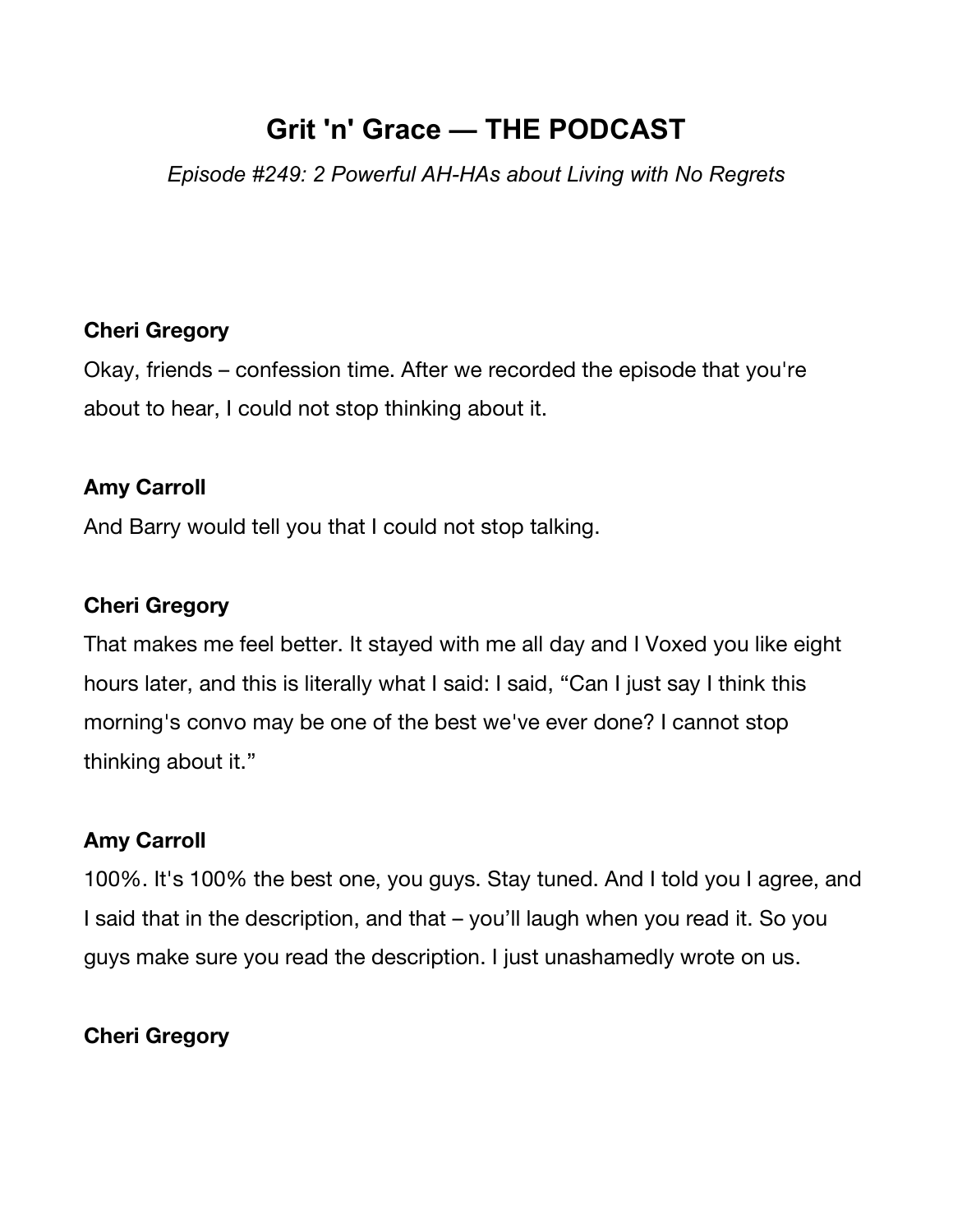Oh, well they don't have to make sure they read it because we're about to read it to them.

#### **Amy Carroll**

Oh, okay!

# **Cheri Gregory**

When I read the description, I died laughing. And not because it was funny, but because I agreed with you so entirely. So here goes the shameless selfpromotion right here. Here is the description:

### **Amy Carroll**

I write it like it is third person, but this is me. Okay, go ahead, Cheri.

### **Cheri Gregory**

Yes, absolutely. Alright, so here's the description for anybody who didn't read it. Here it is.

Cheri And Amy share 'take your breath away insights' about how to live a no regrets life

# **Amy Carroll**

Far from being intimidating – I mean, really, who has no regrets? No one – this episode is personal, raw and applicable.

# **Cheri Gregory**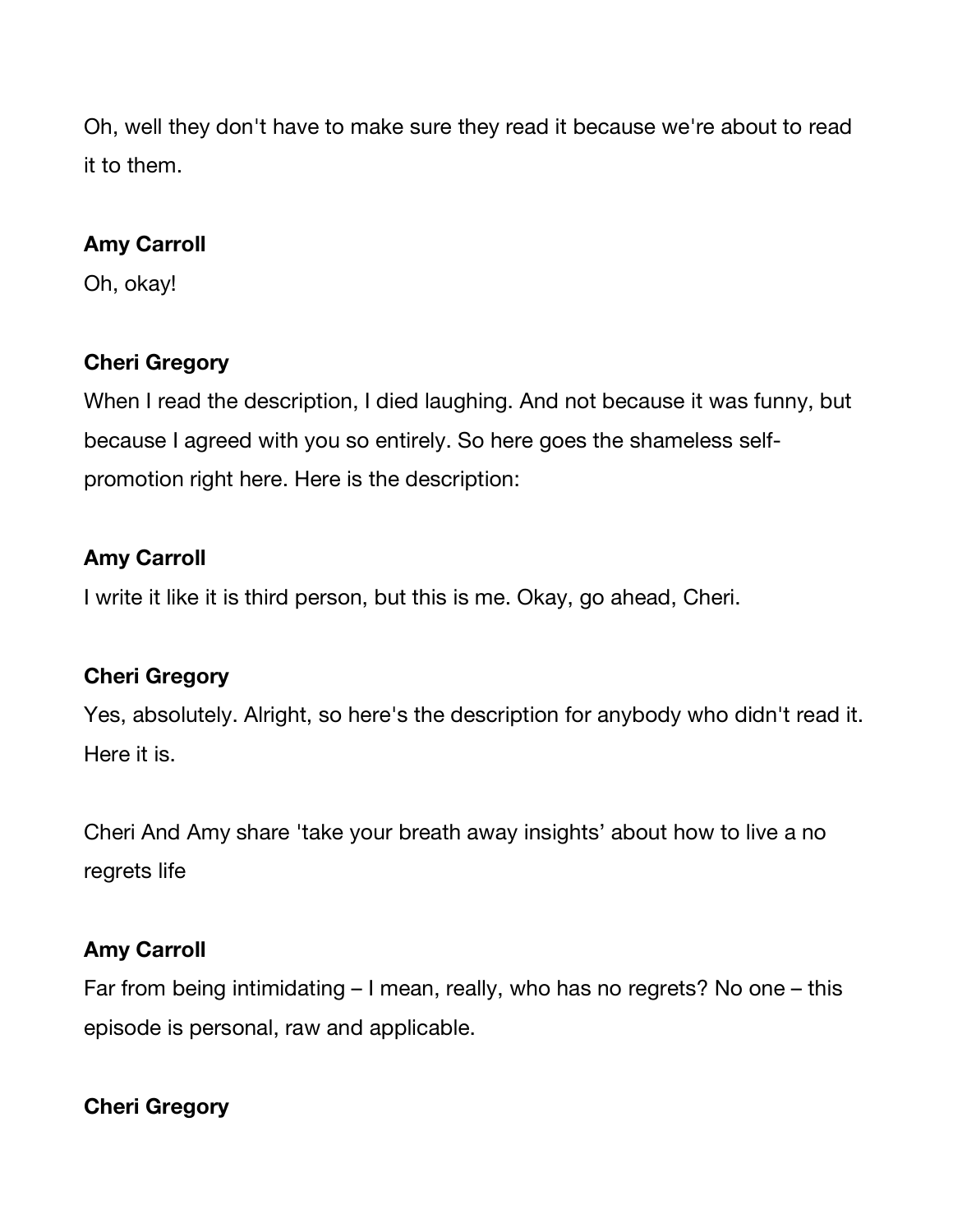Amy has already declared this one G&G's most impactful episode ever.

#### **Amy Carroll**

It's one you'll want to listen to twice and share with all your friends.

### **Cheri Gregory**

So Amy, do you think we're gonna regret giving this episode such rave reviews before anyone has even heard it?

### **Amy Carroll**

We might. I have a little bit of a butterflies situation in my stomach right now.

# **Cheri Gregory**

Well, this is Cheri Gregory –

### **Amy Carroll**

– and I'm Amy Carroll –

### **Cheri Gregory**

– and you are listening to Grit'N'Grace: The Podcast that equips you to lose who you are not love who you are, and live your one life well.

### **Amy Carroll**

Today's episode is a follow up convo to our interview with Rhonda Stoppe, also known as the no regrets woman.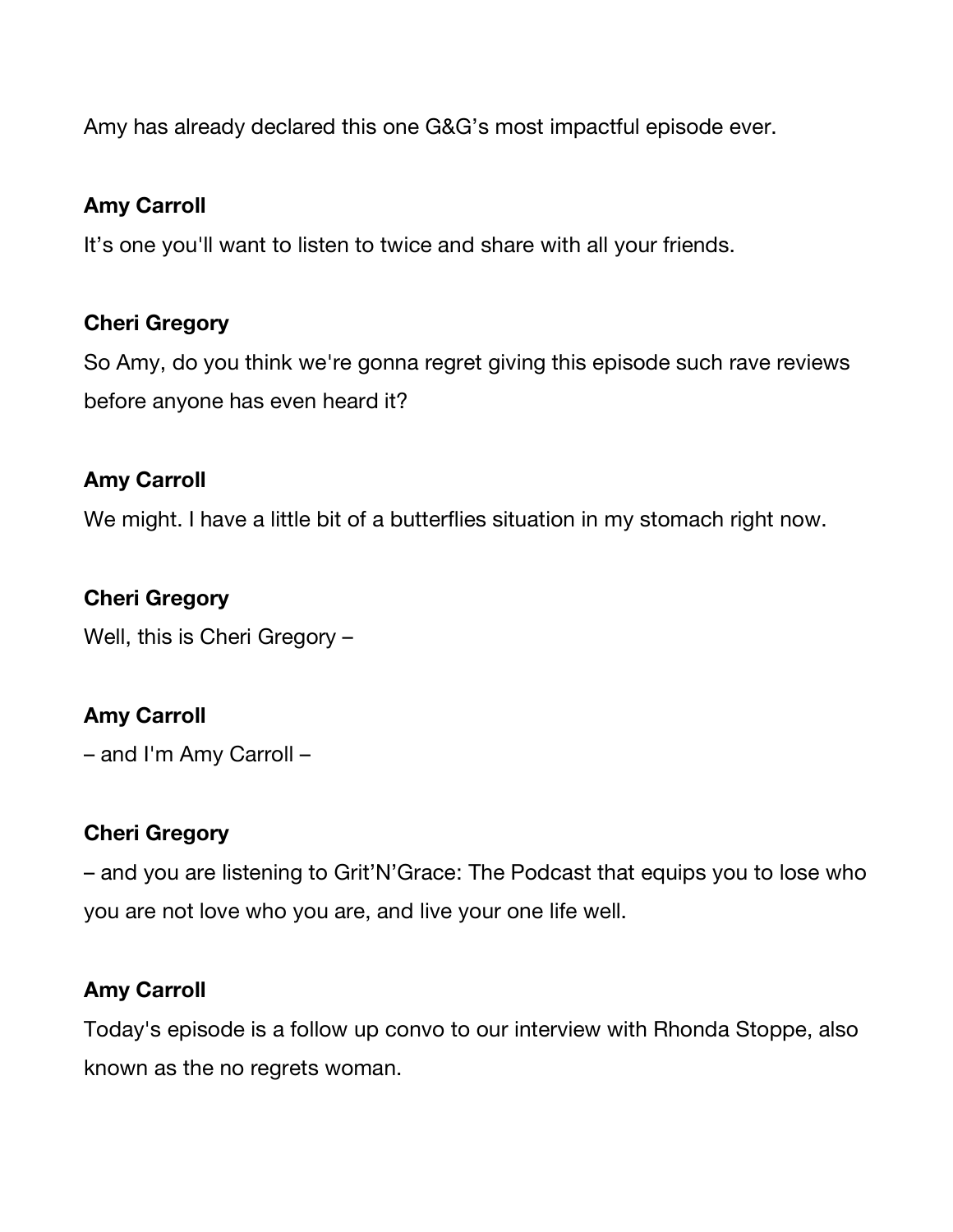# **Cheri Gregory**

Rhonda is a popular Christian speaker and author of six books including *Real Life Romance: Inspiring Stories to Help You Believe in True Love*, *The Marriage Mentor: Becoming the Couple You Long to Be*, and *Moms Raising Sons to be Men*.

### **Amy Carroll**

Rhonda is a favorite radio podcast guest appearing, frequently on Focus on the Family. Join Rhonda's free no regrets woman community by signing up for her newsletter at noregretswoman.com.

#### **Cheri Gregory**

You can also learn more about Rhonda's books and schedule her to speak at your event at noregretswoman.com.

Alright Amy, let us dive in. And we're going to start out, part one of this podcast episode, lose who you're not. So what is your not statement?

### **Amy Carroll**

Okay, can we just preface this conversation with how painful it's going to be?

#### **Cheri Gregory**

Okay, yes.

**Amy Carroll**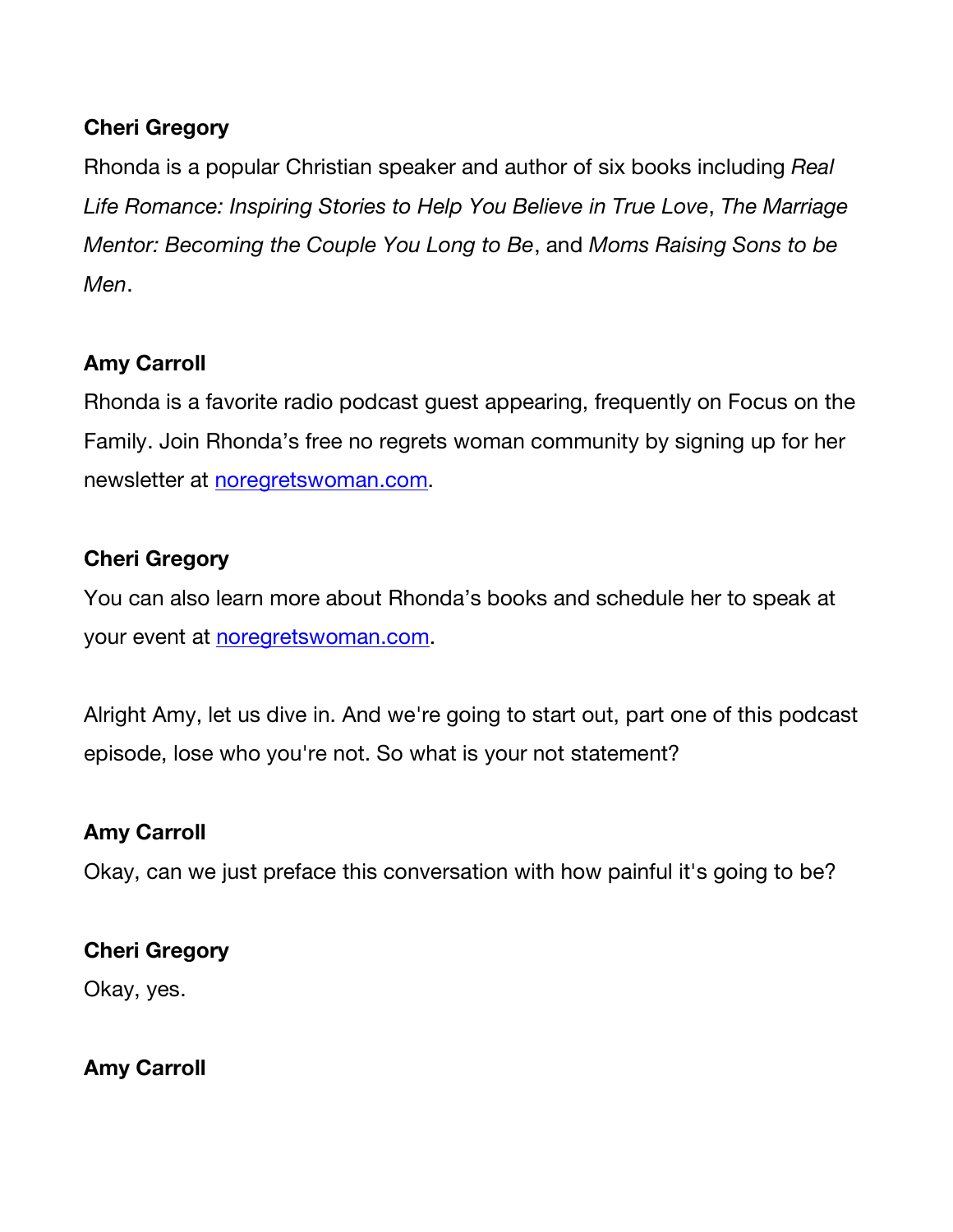You just learned in like, ooh, this is gonna be good. But Cheri and I were ready to resign today.

#### **Cheri Gregory**

Alright. Absolutely. I may or may not have already warned Amy that I may have to pause because I may become overwhelmed by emotion. So we'll see what does or doesn't happen.

So yes, but Amy, I am here for you. In the pain. I am here for you. So what is your not statement?

#### **Amy Carroll**

My not statement is 'You're not more virtuous because you're regretful.'

#### **Cheri Gregory**

Whew. Unpack that for us, please?

### **Amy Carroll**

Yes. Okay. So, within the last few months, I have had this epiphany, that peace is a fruit of the Spirit that I have pretended, like, doesn't exist, alright. It's crazy. Everybody wants peace, right? Yeah, no, I have joy signs all over my house. So I have totally embraced joy. I have really been working this year on becoming a more loving person. But I have preferred to act like peace doesn't exist because – and I had this epiphany that the reason I feel like the Lord showed this about me and my thinking, that the reason I have preferred to pretend like peace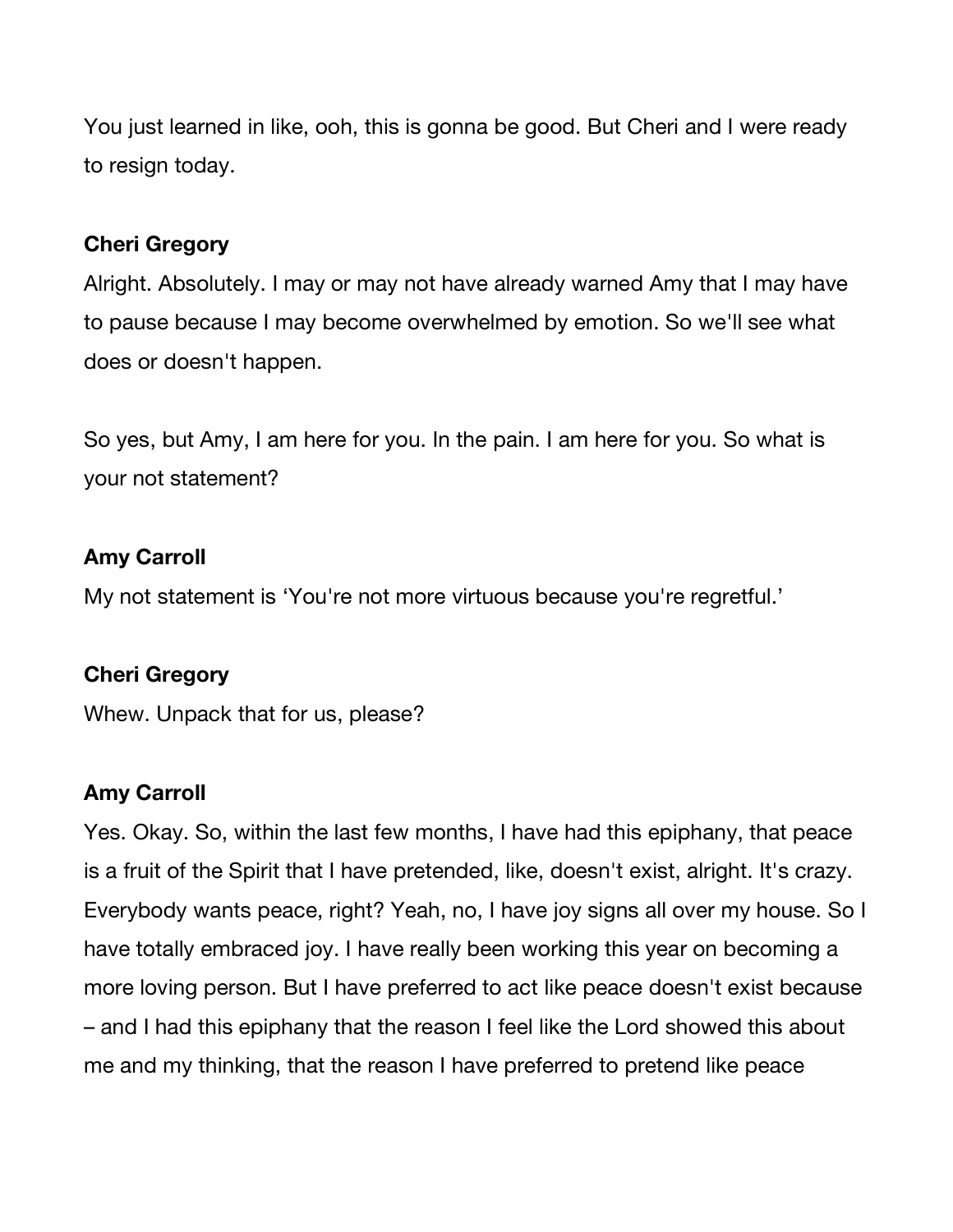doesn't exist is because I've had the underlying belief that hard work is linked to angst.

#### **Cheri Gregory**

Oh, okay.

# **Amy Carroll**

So the more angsty I am, the harder I am working. And you know, I'm a one on the Enneagram. All about the work and not just the hard work, but other people's perception of what a hard worker I am. Okay, so there's that. And then there's this ancillary truth about regret, which – so angst is a sign that you're working hard. And then the ancillary truth of regret is a sign that you're still virtuous.

This is just eating my lunch this week as I thought about this, and all of this you have to say out loud to other people because it's really them that you're trying to convince. Okay? So if I'm working hard, and I'm just talking, I actually, I've spent a half an hour with you this morning doing this, if I'm working, then I'm telling you how terrible it is. And it's just so rough. And it's just so tired. So angst is a sign that I'm working hard and if things are not going well for me, if there are things in my life that are making me look bad, then I'm going to tell you how regretful I am so that you still think I'm a good person who cares so so incredibly deeply, but keeps going despite the misery.

# **Cheri Gregory**

What could be more godly Amy?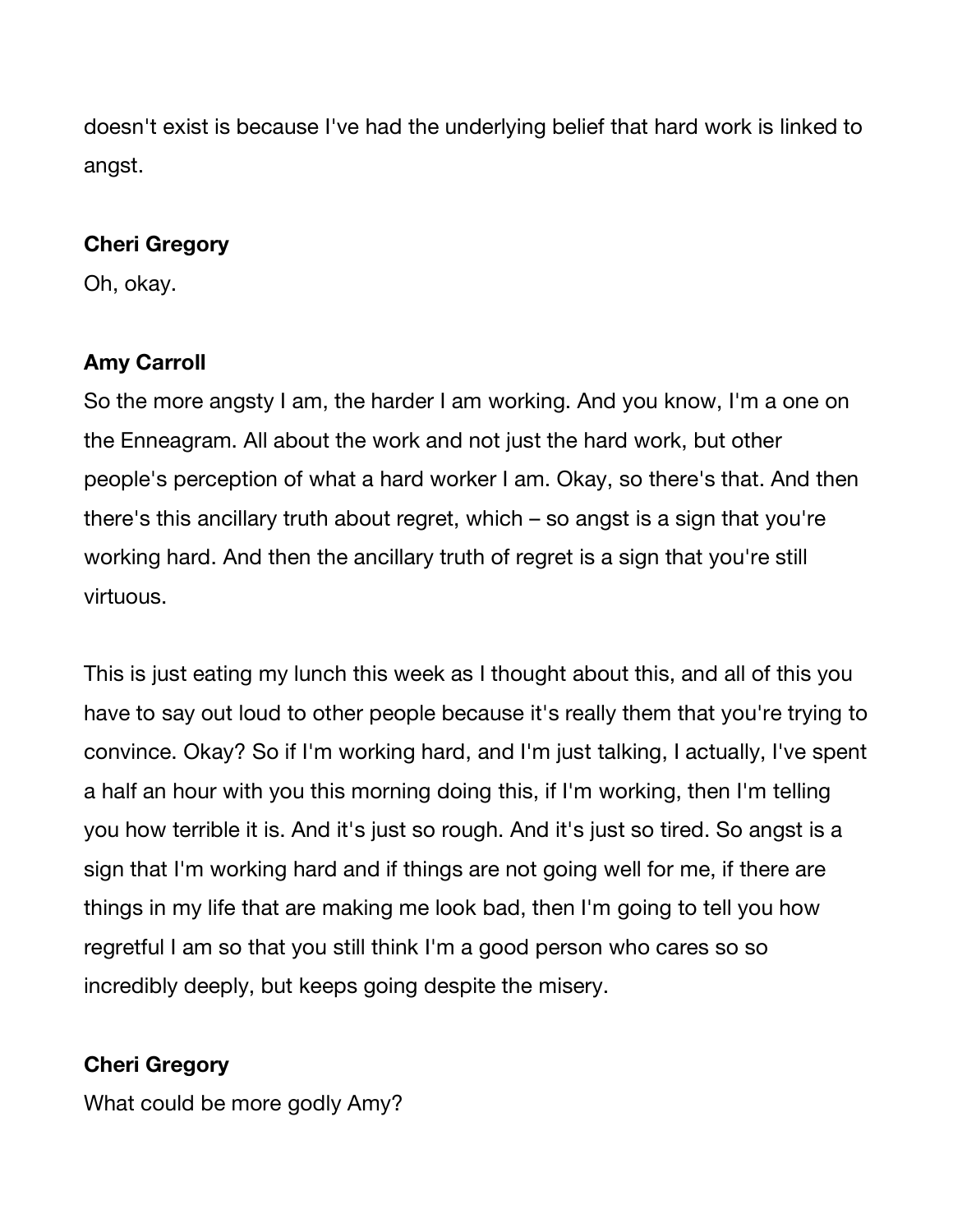#### **Amy Carroll**

I know sick, sick. Alright, so I have a current family situation, which I'm really wrestling with some regret, some really legit regrets. You know, there are there are some legit things in there. But now I'm starting to rehearse how I'm going to talk to other people about this situation. And I realized as I was thinking about this, that some of what I'm rehearsing is how I'm going to express my regrets. So that people still think I'm virtuous, even though this situation might make me look less than virtuous.

#### **Cheri Gregory**

So you're going to try to control the narrative.

### **Amy Carroll**

Oh, for sure. And I will – shut up, Cheri.

#### **Cheri Gregory**

I'm not saying that as somebody who has any personal experience with this, it was just a theory that popped to mind. I don't know where it came from.

#### **Amy Carroll**

Oh, my gosh, okay. So – but as I worked on this, and these thoughts, and this painful topic, I decided 'I'm not going to do it. I'm not going to do it.' Although I have used regrets to look virtuous. I have decided, my friend Wendy Schultz said this, Wendy was on the show, I'm going to kill my martyrdom syndrome this year.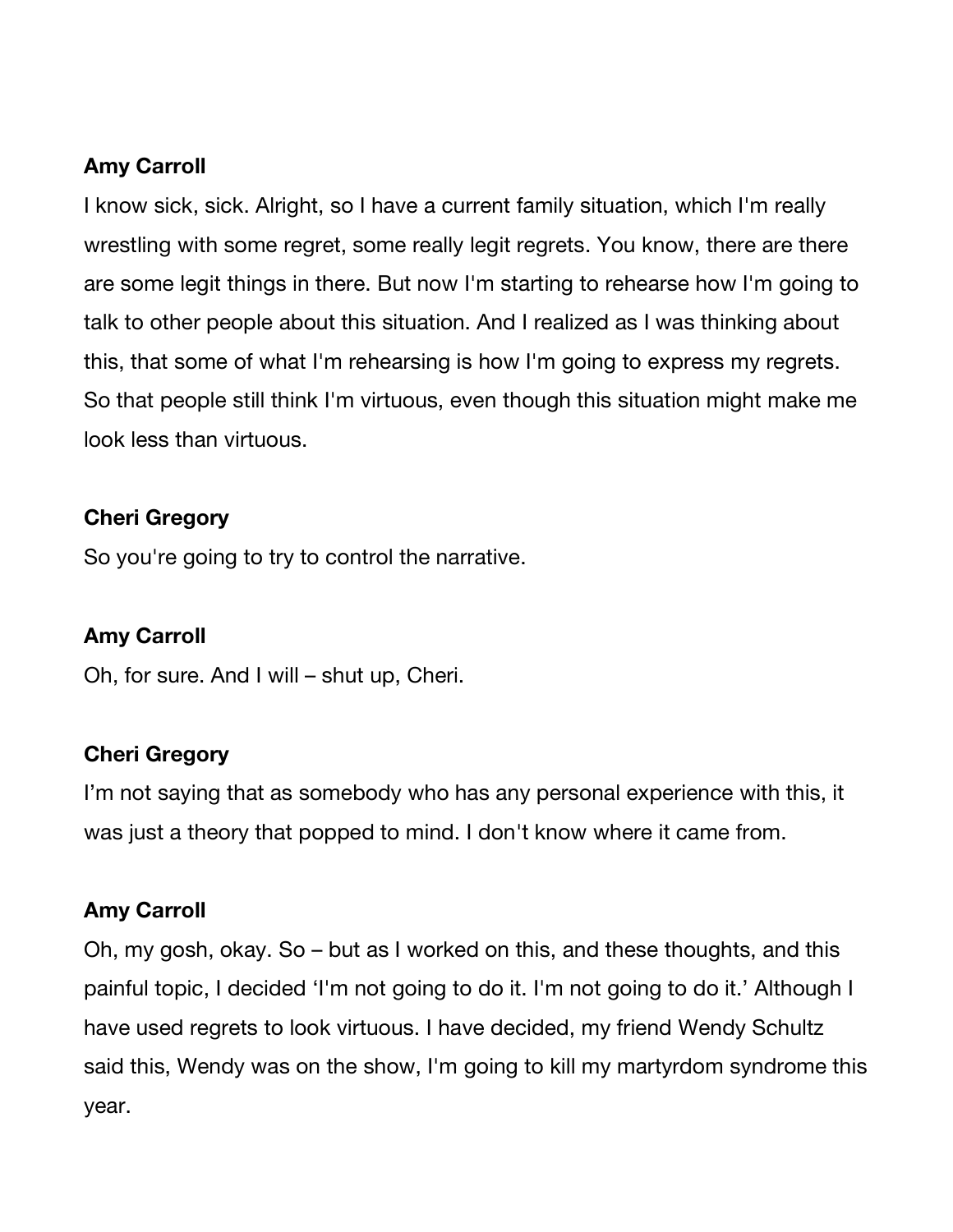#### **Cheri Gregory**

Yes.

# **Amy Carroll**

It's over.

### **Cheri Gregory**

Yes.

# **Amy Carroll**

Martyr is dead. Right. So instead of vomiting regrets, I have been rehearsing what I'm going to say. And this situation is that, here's my new scripts, because –

# **Cheri Gregory**

– okay, but I gotta pause you, I know you're about to go do something really good. But I just got to go to that phrase, 'instead of vomiting regret.' Oh, that lands. Oh, man, does that land.

### **Amy Carroll**

I'm telling you, this has so painful to work on these thoughts. Because it's been so revealing in ugly ways, about myself. But I'm rehearsing a new script, instead of vomiting those regrets. Here's my script: "This situation is teaching me to love others more and trust God more deeply." That's it. That's all I'm gonna say.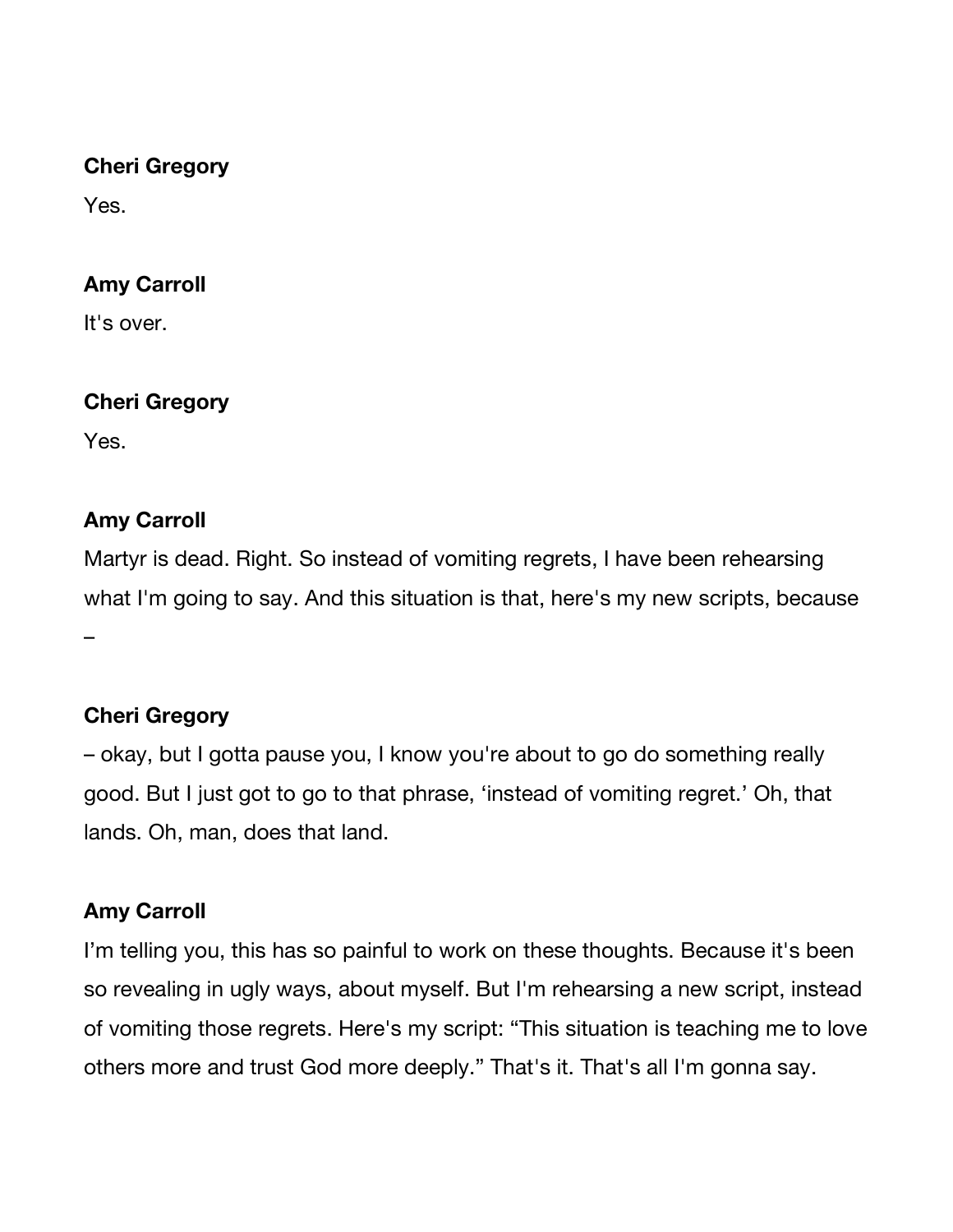That's it. And then the people who will be dying of curiosity and want to poke around about this, too bad. That's all I'm saying. Full stop.

### **Cheri Gregory**

Okay, so I love this. But I have a question for you. Then what are you going to do?

# **Amy Carroll**

Wait, that's not on our – that's not on our page!

# **Cheri Gregory**

No, no, it's not. But we know that in when we stop one old habit. There's got to be something to replace it. So there's going to be a gap. Now, what are you going to do when you're not talking? Like to replace that time and energy? So you say, you make your statement, which is amazing. You do your full stop, which is amazing. Then what are you going to do?

# **Amy Carroll**

I think I really – this is the year to really focus on peace as one of the fruits of the Spirit, that I'm not going to do anything. I'm gonna rest. Thank you for asking me that question. Because it's making me think some more.

Okay, your turn.

### **Cheri Gregory**

No!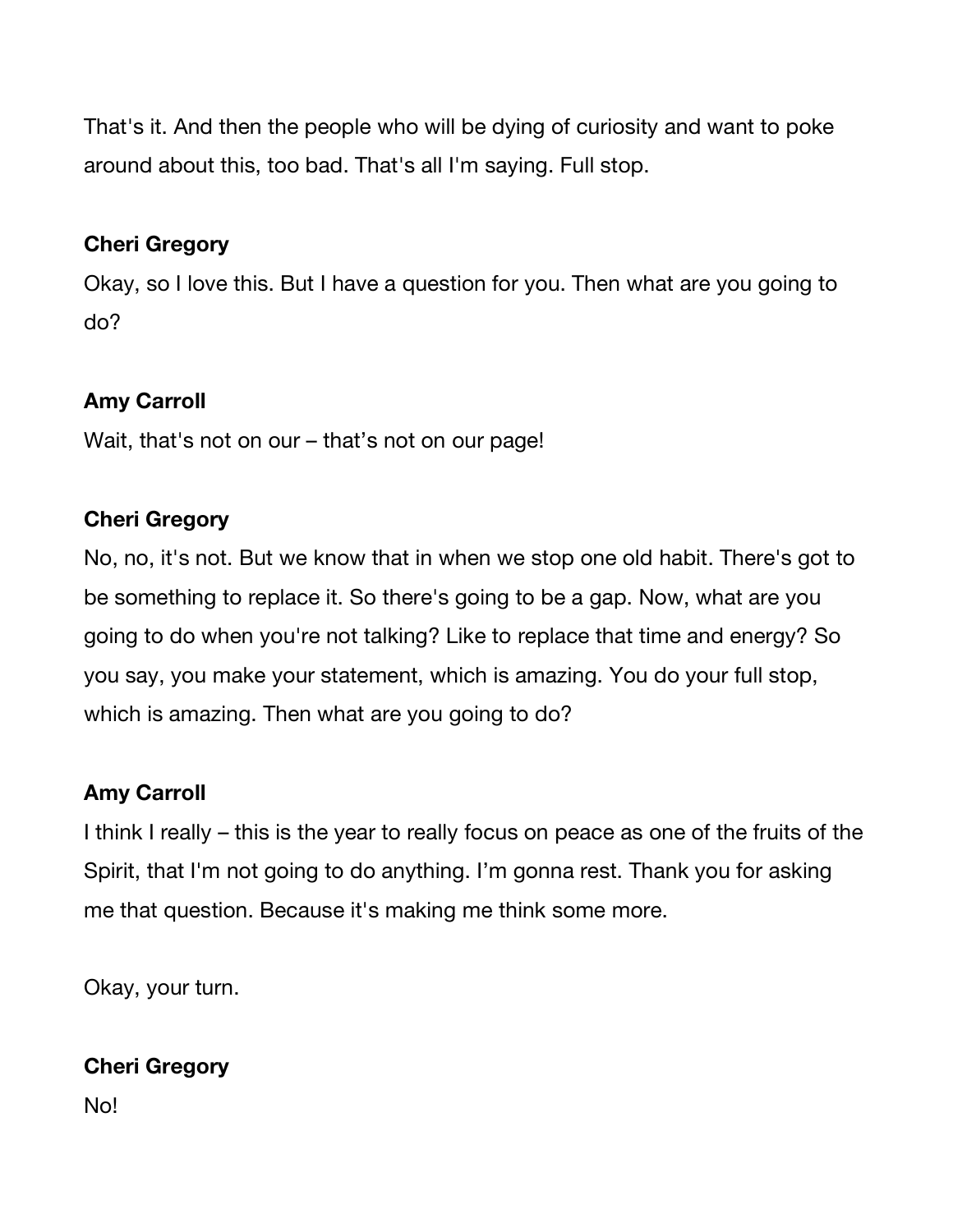But let me let me just circle back around and affirm that because that's what you started out with – what is in that space of silence, is where peace is going to live.

#### **Amy Carroll**

Oh, okay. You just made me tear up. And I'm praying that that is true.

#### **Cheri Gregory**

Me too. Yeah, absolutely.

Alright, so mine is in a somewhat different direction. But both of these perspectives are so, so powerful. You know, Rhonda defined regret as things we wish we could redo or undo that causes us to get stuck in shame, or things that we didn't do that we wish we had. And so she talked about both of those causing us to be stuck. And so my not statement is 'You're not stuck in the same old story.'

And you've probably seen the meme. It's one of my least favorites that floats around social media that says 'You can't write a new chapter to your life if you keep going back and rereading the old one,' like, watch me. What kind of nonsense is this? And then I'm like, well, who's even reading the old chapters? I'm trying to revise them. I'm not reading them. I'm trying to revise them, even though they're already in print. And so much of this is about residual perfectionism. Because when I'm doing that, for me, regret is this tumultuous feeling, like *it's all my fault*. And in order to find freedom, in order to be able to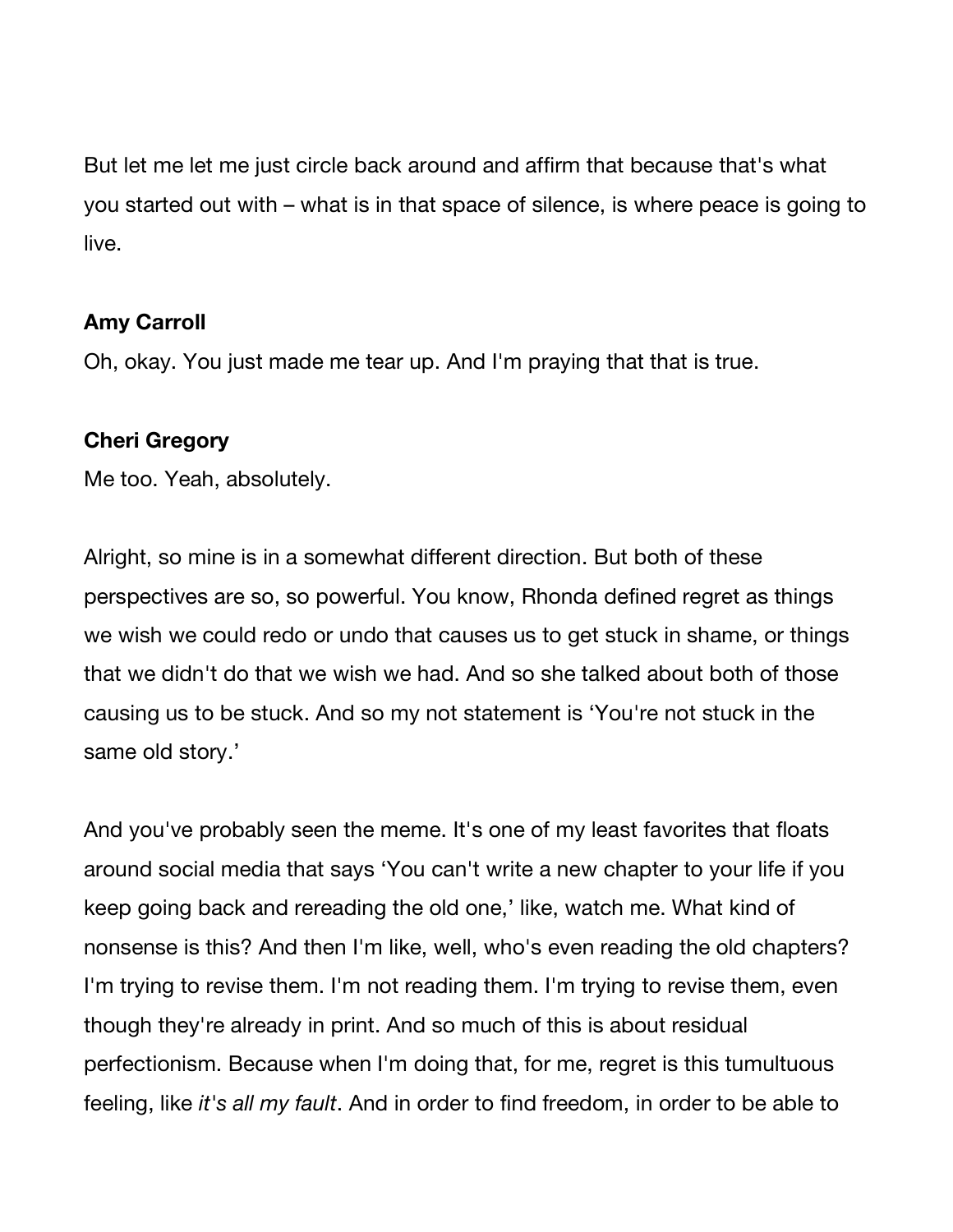move forward and not be stuck, I have to fix it all. And if I can just fix it all, if I can just edit it all and revise it all, then I will earn permission to move forward.

So last November, I had a huge epiphany, and I'm going to try to get it out so that it makes sense here because it's still kind of new. I have spent my life making decisions based on one set of criteria and judging the outcomes, the consequences, and myself on a totally different set of criteria. Okay, so it's like getting an assignment in school for a big project, and then also getting a really detailed rubric and like a scoring sheet that breaks down here's how you earn your points. Except the teacher who who does all of this, so it's kind of split personality going on here – so I get the rubric, I follow the rubric. But then when I'm done, it's like I pull out a completely different rubric and use that to assign my grade to myself.

Okay, here's a quick illustration. I realized this back in November when I was traveling, and I was trying to decide on a hotel room and I was trying to decide between price and convenience. Okay, don't worry about the details. It was these two criteria. And as I was trying to decide, it occurred to me no matter what I decided I was going to beat myself up. Because if I chose convenience, I would spend the next day mired in regret for spending so much money. But if I chose the cheaper hotel I was going to spend the next day mired in regret for all the hassles and exhaustion of the inconvenience. And it hit me in that moment:

No wonder I have spent my life filled with anxiety and regret. Because for any decision, there are dozens of criteria I could use. And they're often very competing. Sometimes they're my own, but then you start adding other people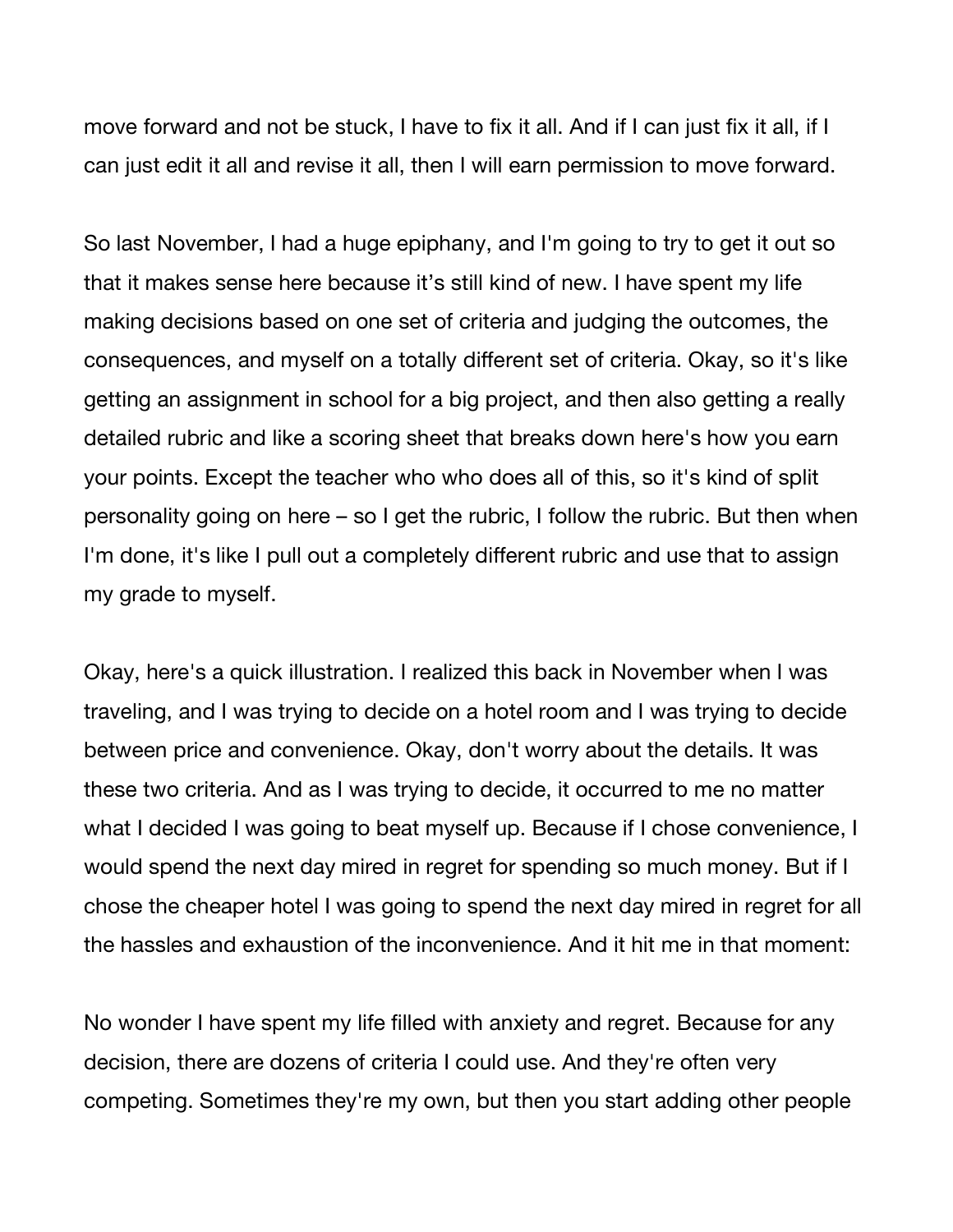to the picture. And they swirl around my head as I tried to figure out okay, which one is the most important one, and then I'll make a decision. But then I get so bombarded because it's all still swirling and swirling. And I actually I forget how or why I made the decision. And so I keep beating myself up with regret for all the better choices that now seemed glaringly obvious. And often there's people who are helping me see, well, you should have done this, you should have done this, you should have done this. I'm like, you're right, you're right, you're right, you're right.

And it occurred to me, literally as I was traveling, wouldn't life be a lot more peaceful if I could make a decision and evaluate the results with the exact same rubric? And it hit me. I know people who live this way, like between the decision they make and their evaluation of this decision, it's a completely straight line. And for me, it's like this huge scribble, this snarl of regrets and it's full of selfrecrimination. Because what I'm trying to do is go back and redo the decision, I'm trying to rewrite the past story. And I get stuck in this endless loop of what I could have done, what I would have done, what I should have done all that kind of stuff.

And so I had a really silly victory recently. Jonathan and I wanted to make chocolate cream pie – he has an amazing recipe for it. And due to traffic, I couldn't go to the store that I wanted to go to where you can buy them for a really good price. And I had a decision between going home with no Oreos, which meant not making chocolate cream pie with Jonathan, which also, let's be clear, meant I didn't get to eat any. Okay. It was a split between spending time with my son and eating the pie. I got to be honest there. And I had to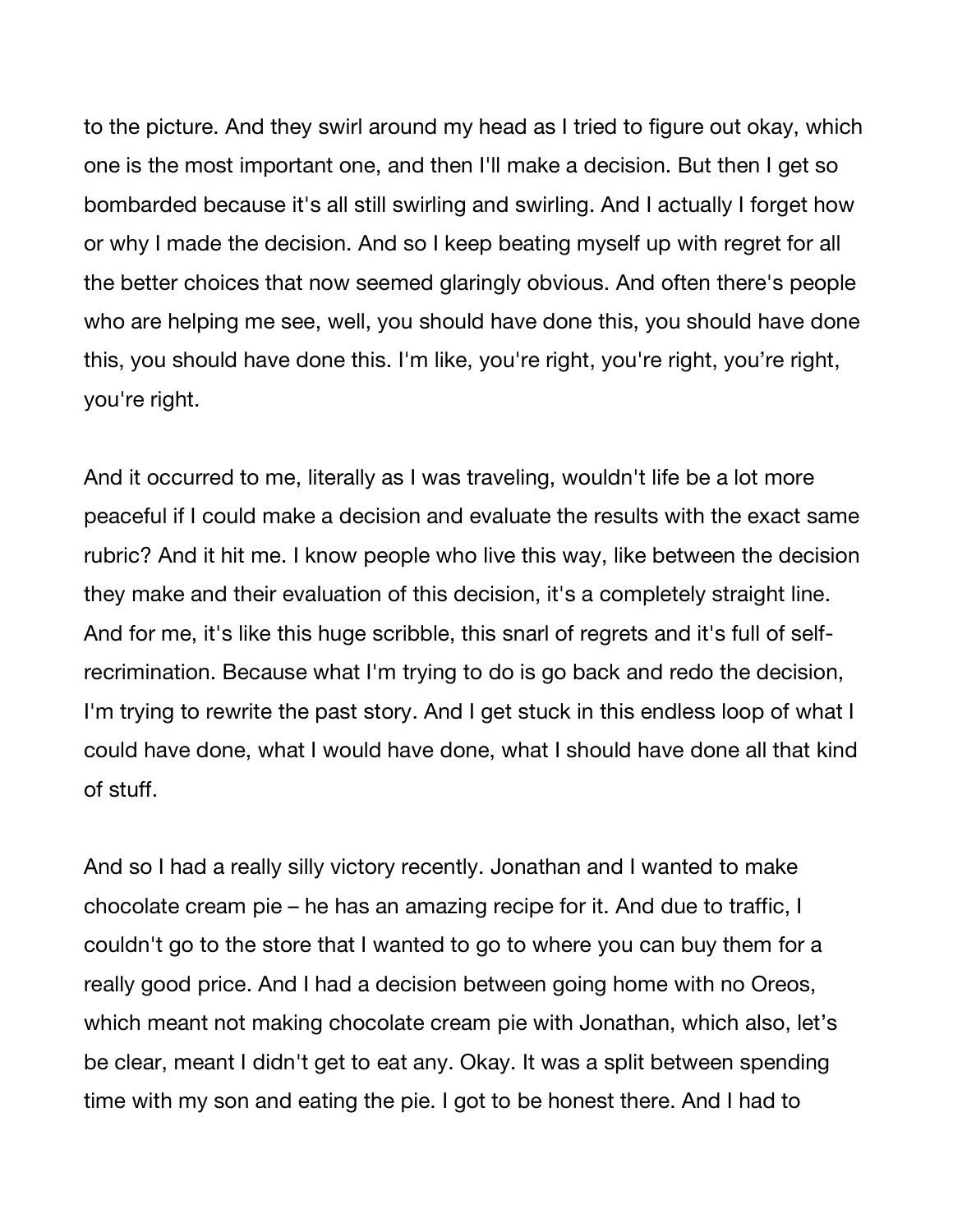decide, do I – which criteria am I going to use? Saving money? Paying the price that I think is good stewardship? Or am I going to pay more for the convenience of stopping by this one little store where everything is three times more than it should be?

And I was like, hang on a second, I can do this. I can do this. I can decide that today. I'm going to buy it out of convenience. And then I will judge myself as successful for having bought out of convenience. I will not buy out of convenience and judge my success based on price. And so I got home, and I literally I could feel myself cringing as I was like 'I made a really good decision.' And part of my brain was no, you didn't. You paid too much. And like no, no, no. But my criteria for this decision today was the convenience of getting what I needed. So I could take it home. Therefore, I will have no regrets.

### **Amy Carroll**

That's fantastic. And there was a little word that you used in there. Did you experience peace?

### **Cheri Gregory**

I did. Did you notice that came up for both of us?

### **Amy Carroll**

Yes.

### **Cheri Gregory**

Yes!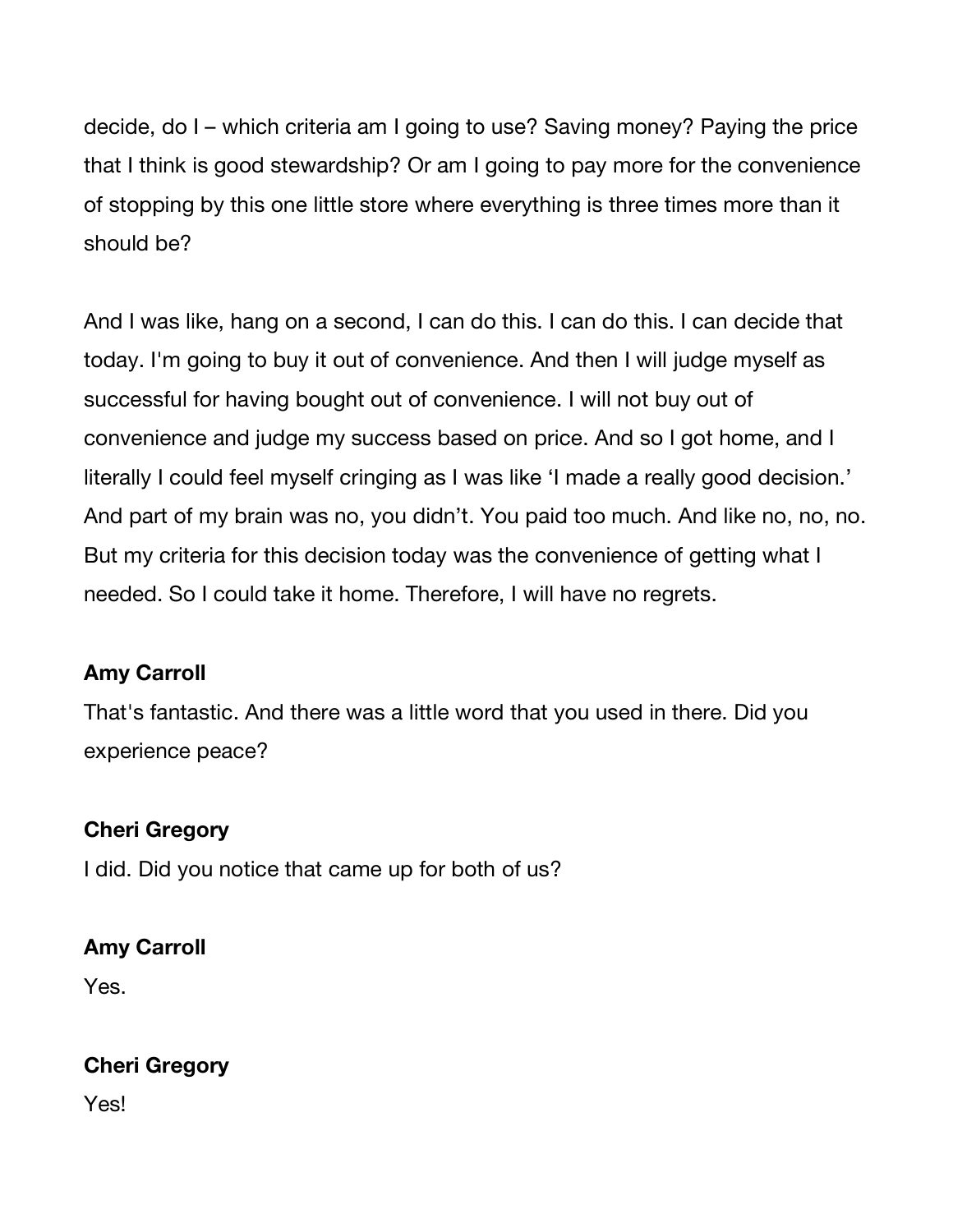#### **Amy Carroll**

Amazing.

### **Cheri Gregory**

And again, I know the Oreos is a small and silly example. But it was powerful because it didn't involve a ton of other people. And it wasn't a big moral issue. Although I did realize, you know, Cheri, if you had driven out of your way to go buy it cheaper, the gas probably would have totaled more than the price. So there was a part of my brain that justified it so I felt better. So you know, that part of my brain still needs work. But it was such an illustration of when I choose the criteria and carry that same criteria all the way from the decision through evaluation of the results, I can then make the choice that says no, I'm not going to have any regrets. And that was freeing.

### **Amy Carroll**

You know, your superpower is coming up with these concepts that we can all hang on to. I'm going to hang on to that. I bet our friends listening are gonna hang on to that forever. And the beautiful thing is that you made it in this small place to practice. And now you'll be able to apply that idea of consistent criteria to every single decision you make. Fantastic.

### **Cheri Gregory**

Thank you. All right, let's move on to love who you are. What is your love who you are statement?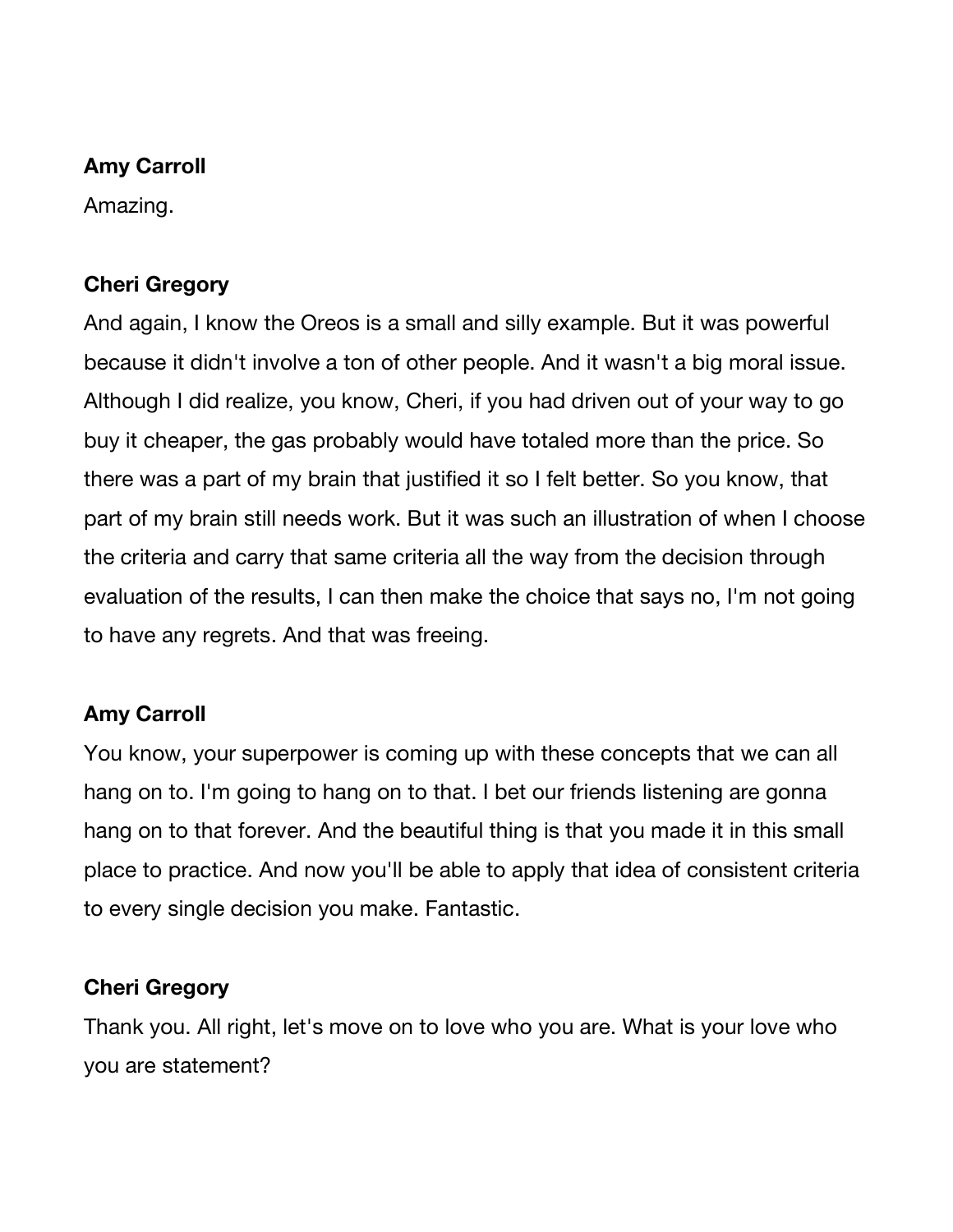### **Amy Carroll**

'You are permitted to process and move past regrets.'

### **Cheri Gregory**

Tell us more.

# **Amy Carroll**

All right. So this is a confession to our friends that both Cheri and I felt a little squirmy about this idea of no regrets. But after we talked to Rhonda, we felt better about it, because we realized that she was giving us permission not to live in regret.

# **Cheri Gregory**

Good point. Yeah, absolutely.

### **Amy Carroll**

It's not this claim that we will live life perfectly so we'll never have any regrets. Again, what she is saying is there are ways for us not to live in regret. And so that resonated. Or another way for us to say it today, is that we are able to move beyond regret into peace.

### **Cheri Gregory**

Yes.

### **Amy Carroll**

Right.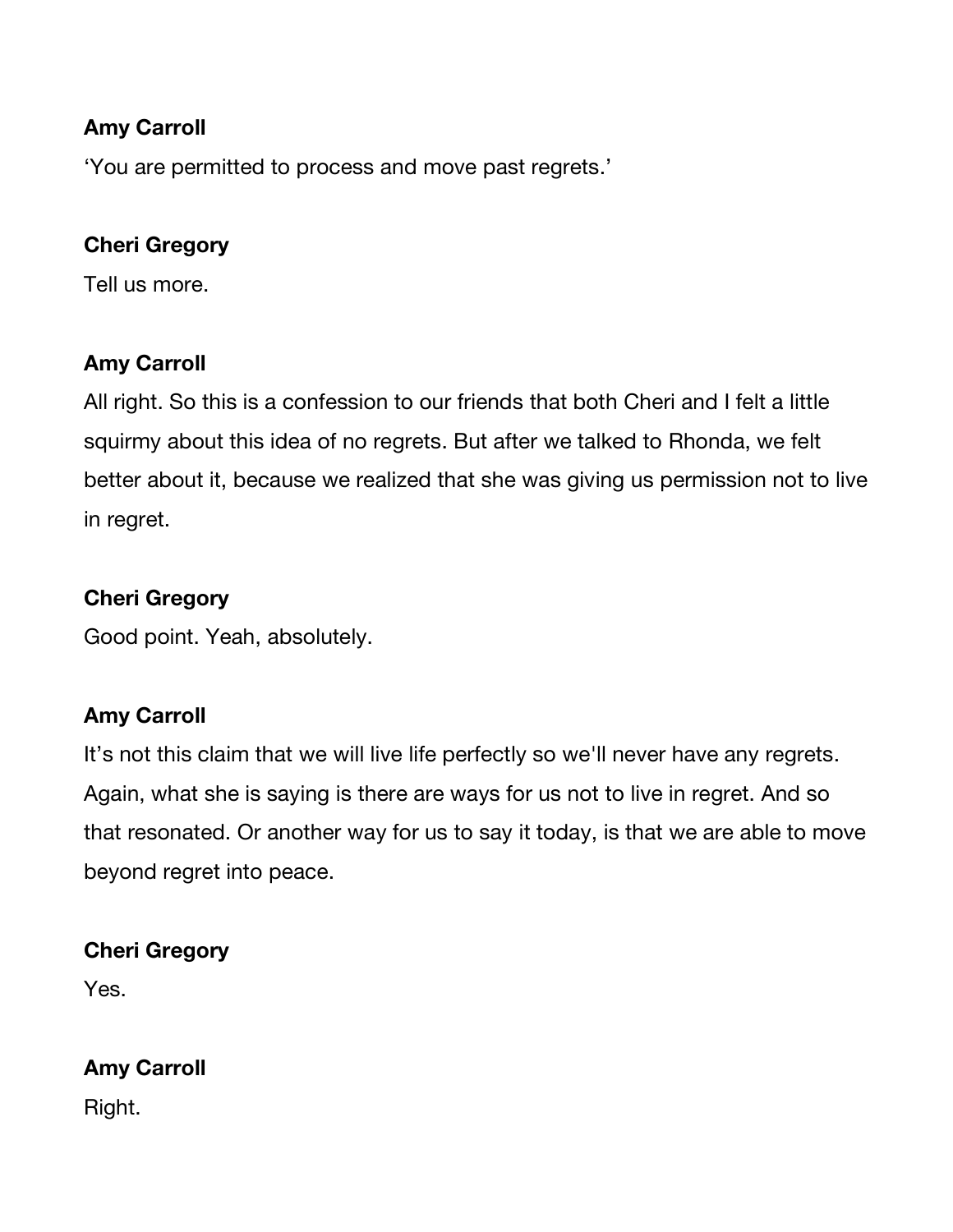#### **Cheri Gregory**

Yes.

# **Amy Carroll**

And so, and we're able to live that way. And you know, I'm a big Brene Brown fan. And she has a new book out that is speaking to me. It's called *Atlas of the Heart*. And in *Atlas of the Heart*, she talks about 87 emotions and experiences, and she talks about our disappointment and regrets. And so I was very fascinated that all of this was coinciding, I believe that this is a God thing that we got to listen to Rhonda, and then put notes together for this. And I'm reading Brene. And God obviously has something to say to me, and hopefully, to our listening friends about regret. But she links disappointment and regret. And I want to just read you the definition that she gives for those two things that I thought was so helpful to show the link between them. But then the difference between them, too. She said, both disappointment and regret arise when an outcome was not what we wanted, counted on or thought would happen with disappointment, we often believe the outcome was out of our control. In other words, it was a natural disaster, somebody else's fault, whatever. And then she says with regret, we believe the outcome was caused by our decisions or actions.

### **Cheri Gregory**

Oh, so 100%,

# **Amy Carroll**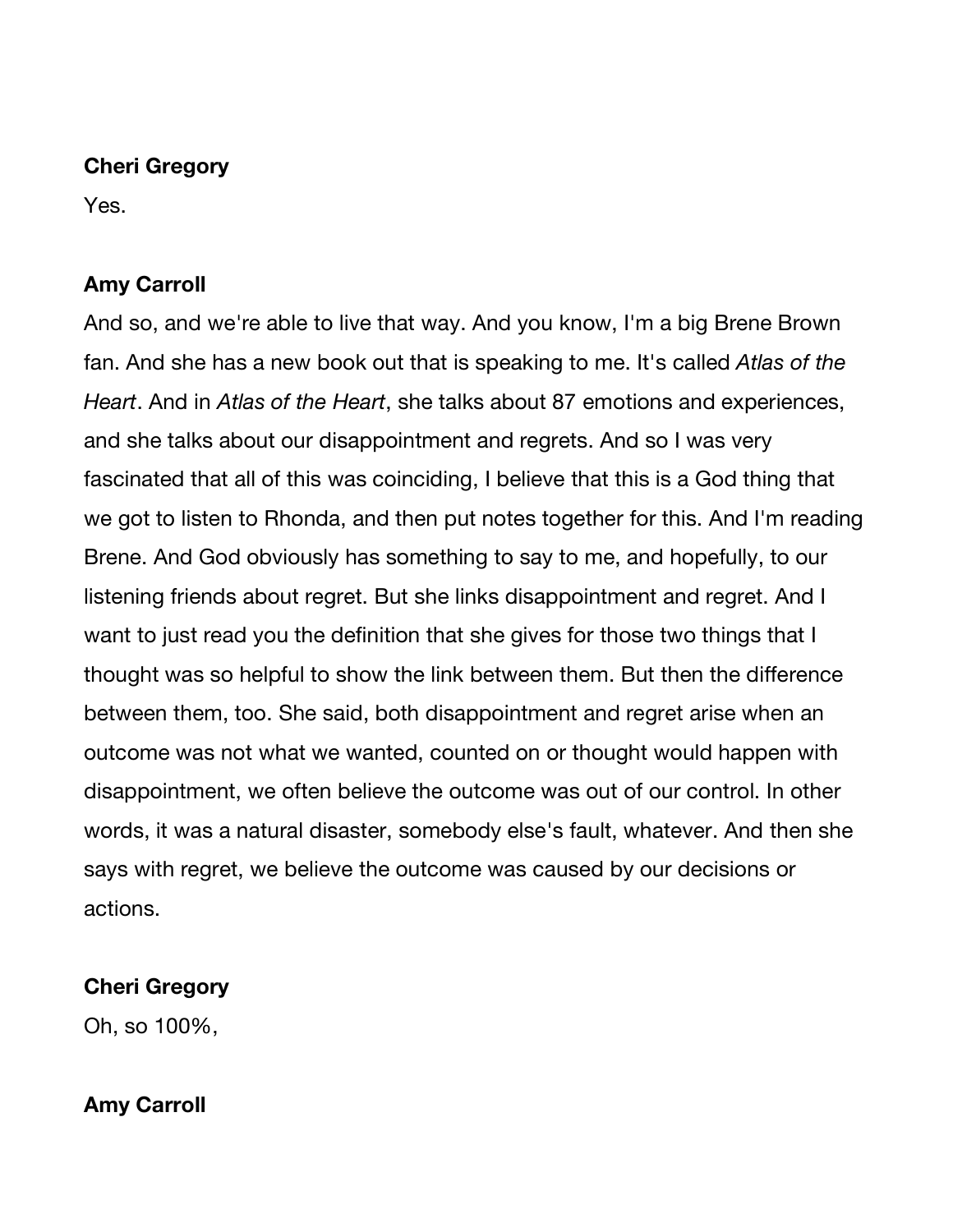The same outcome with a different catalyst, right, what we believe about the catalyst. And so since she sees those is so related, I'm going to edit one of the earth shattering quotes that she has in the book and I'm going to replace the word disappointment which she used in the quote with regret, because I think it's valid to do that. And here's what she said, blew my world up. "There are too many people in the world today who decide to live regretful rather than risk feeling regretful." Let me say that one more time. Cheri's crying, maybe some of you are too. "There are too many people in the world today who decide to live regretful rather than feeling regretful."

Okay, so let's talk about the difference between those two. And I think it gets to the heart of why we were so squirmy about this no regrets thing. Feeling regretful is part of living an examined life. You and I, Cheri, have talked so much about it, it is important to live an examined life. Honestly, if you feel no regrets in your life, there's something wrong with you. Okay, sister, if you're listening, you have not a single regret, you might not be thinking about your life. That's what Cheri and I have to say. We stand by it. Okay, but we all have a few regrets, right? And sometimes they surface inconvenient times. But feeling regret is not a terrible thing because it leads us to live an examined life. But living regretful is a terrible thing. And sometimes we do that and I see it so much of myself and I'm sure you all are putting the pieces together with how I opened; living regretful was a protective measure. I used it, some people I think use it as a protection, lots of different ways, and our friends might want to reflect on that, like how have I used regret as a self protective measure? I think it keeps us from disappointment. You know? Like if we expect regret and disappointment, then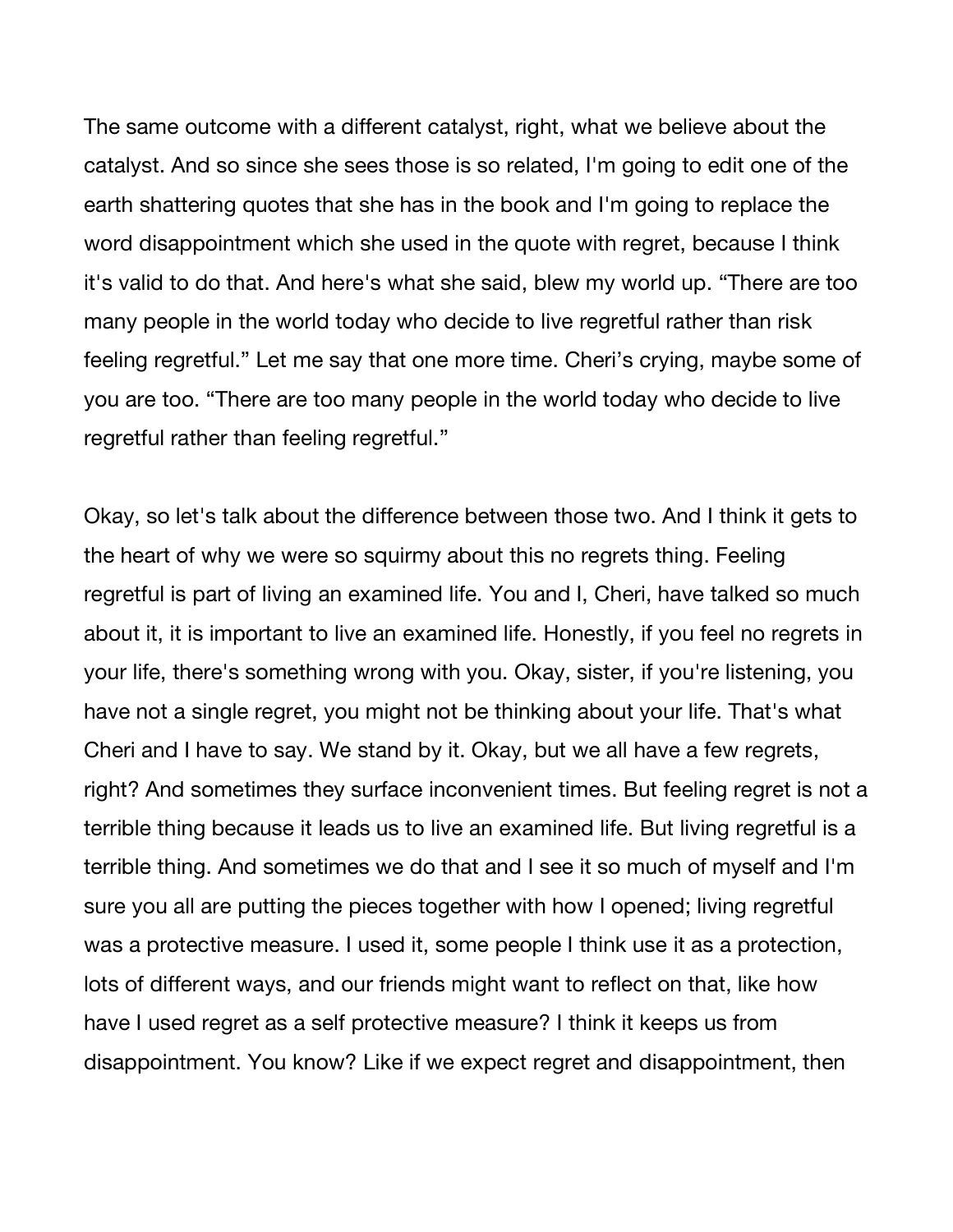we won't be regretful or disappointed. But I have used it as a 'See there. I'm a good person.'

### **Cheri Gregory**

Almost a preemptive strike.

#### **Amy Carroll**

'Because I care so much.'

#### **Cheri Gregory**

That way much nobody can tell us we should be regretful because we're already so busy showing how regretful we are. Ooh. Ooh. Hold on, hold my hand through the Zoom screen please.

#### **Amy Carroll**

Like stretch arms from North Carolina to California, right?

But so living regretful, I believe that processing regrets is a godly thing. But living regretful is not a God ordained way to live, it is not a good way to live. It is not a peace filled way to live. So I started thinking about so what is the progression so that we don't live in regret? So we can say I don't, I have no regrets, in the sense of I have dealt with my regrets, right?

### **Cheri Gregory**

Yes.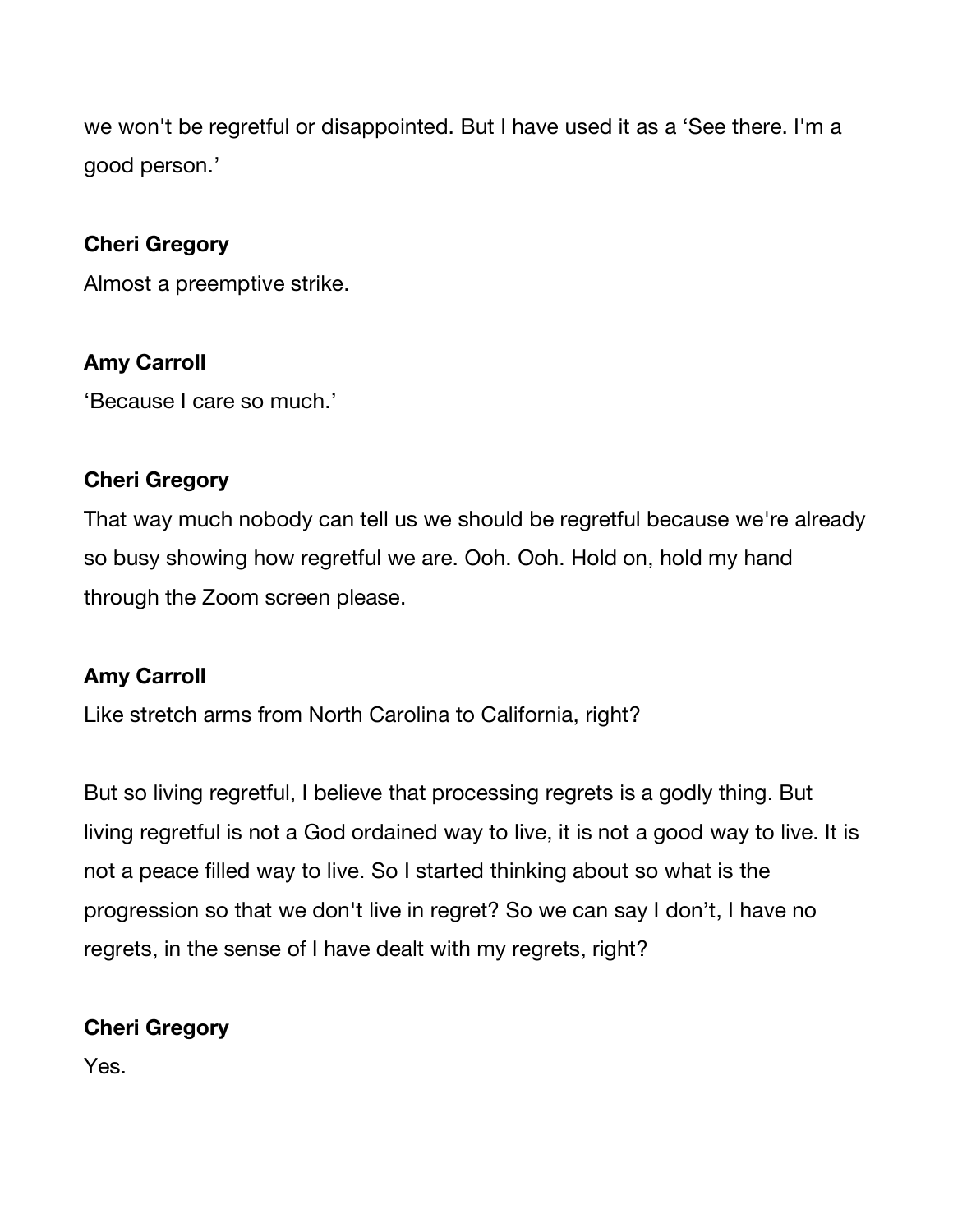### **Amy Carroll**

I think that what we do – I'm learning this, Cheri knows because I've confided stuff to her, but feel regret. Feel it. Let it sit there for just a few moments, and then take it to the cross and talk to Jesus about it. Prayerfully examine the regrets. What's my part in this? What is somebody else's part? What is just part of living in a broken world? Like examine it prayerfully with Jesus, then we move on from that to learning something from their regrets. Most the regrets I have, listen, I had something to learn from that. And because I didn't do it perfectly. And so learning is a good and healthy thing. And then we move on from learning and we do it better next time. And we live in peace, and freedom. So I think that our progression is just super, super important. When we think about you are permitted to process and move past regrets.

#### **Cheri Gregory**

I literally can feel the knot in my stomach has just gone and just relaxed and I can just feel my shoulders just kind of expanding as I'm sitting here. This all feels really, really right and doable.

#### **Amy Carroll**

And well, there's hope. And that process isn't there. And that's my favorite name of God, is Redeemer. And this is, that's the process through which God redeems our regrets.

#### **Cheri Gregory**

I love it. Well, this sounds so much better than my old, hopefully old habit of trying to rewrite the past, which of course isn't even possible. So I used up a lot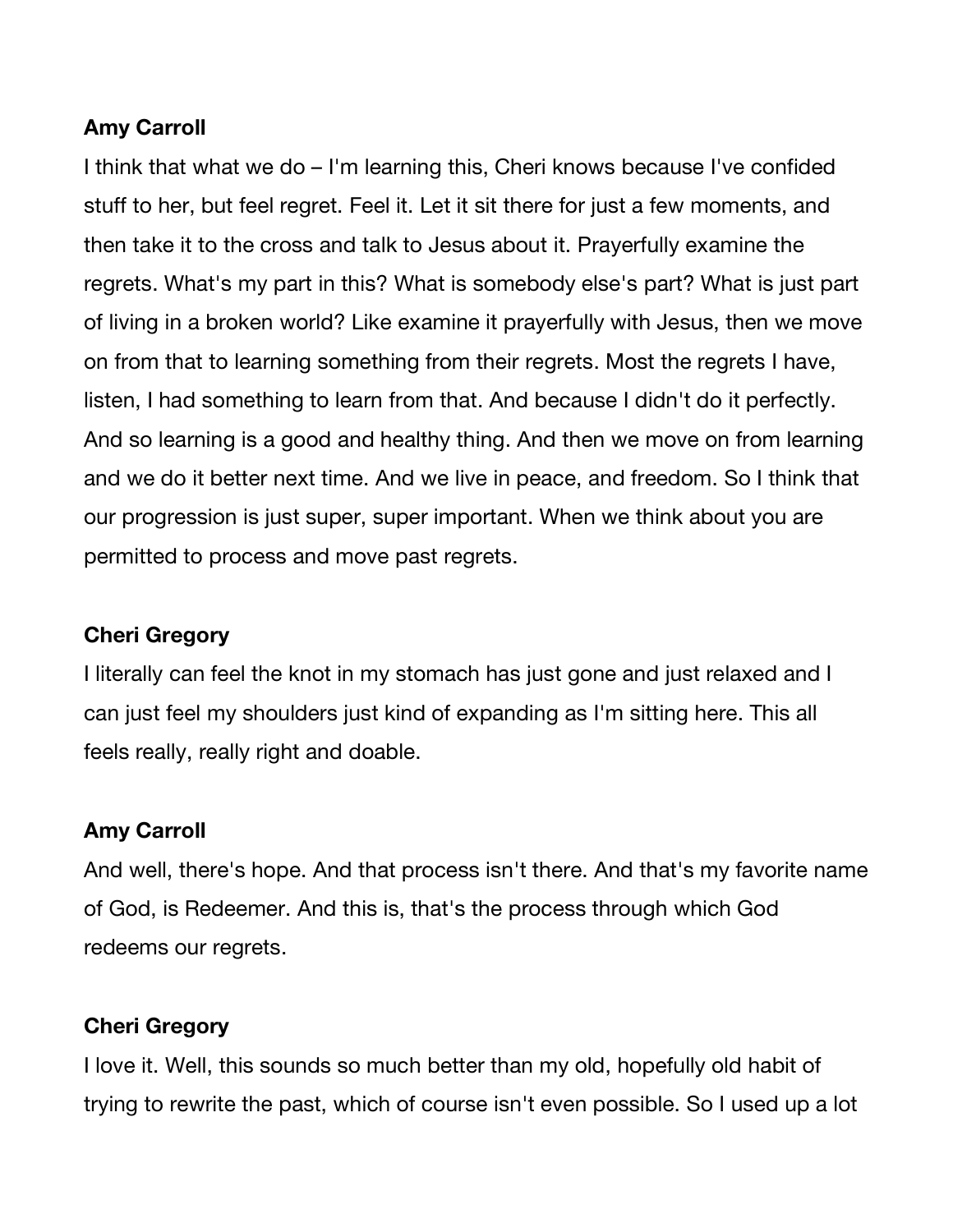of time doing something that can't be done. So my love who you are statement is 'You are invited to sing a new song.'

#### **Amy Carroll**

So beautiful.

#### **Cheri Gregory**

And this whole 'you can't write a new chapter of your life if you're still rereading the old ones,' man, that has ruined the whole new year, new chapter metaphor for me, you know, a lot of people are like, oh, the old chapter's done, we're starting to write a new one. I can't do it. I can't even listen to it.

But a couple of weeks ago, as I was leading the Friday Sensitive & Strong Lectio Divina group, we read Psalm 98. And it begins "Sing to the Lord a new song, for He has done marvelous things." And Amy, I was smitten. Like, I cannot sing to save my life. You know, writing is the thing I've been doing as long as I can remember. Singing is something I never do in public. But this invitation to sing a new song made me realize two things. First of all, I know in my gut, like it's a totally visceral feeling when a song I used to love has become nothing but noise. Like it no longer makes me want to dance or even clap along like it may still be an okay song. But I'm done. Like, its time is over. And the second thing I realized is I'm ready. I am ready for a new song. Like the old song may still play in the background. But I feel like I've got some tools to turn the volume down on the old and then crank it up super high on the new. So Psalm 98 says "Sing to the Lord a new song, for He has done marvelous things." And that part totally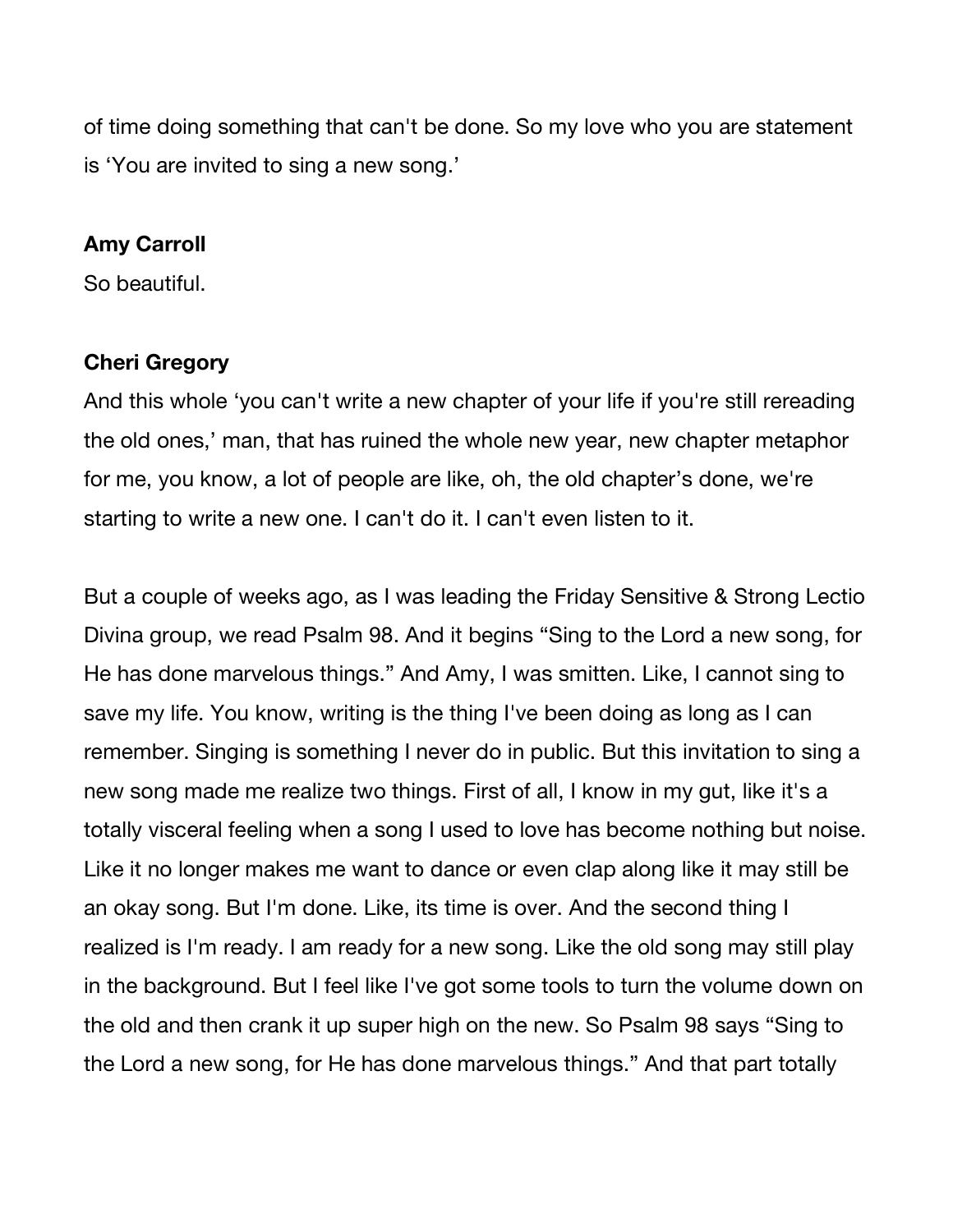connects to my word for 2022, which is celebrate, and I chose that word because I'm terrible at it.

#### **Amy Carroll**

I'm so proud of you. That is hard work. Most people go 'Celebrate? What a fluff word." Not for Cheri Gregory! That is so hard.

### **Cheri Gregory**

Not when I have lived mired in regret and felt like it was virtuous. And that celebrating is like you would actually have to have moved on from regret in order to celebrate. And so what I love about this is it's not celebrating me. It's celebrating the marvelous things that God has done and celebrating the marvelous things that the Lord has done with a new song. And so as I was praying, assessing where this new song would come from, like am I just going to turn on the radio and see what what's playing? Is it going to be random?

I was journaling, and I journaled, sing a new song, learn a new song, receive a new song. And then I almost had to stop writing because this felt so audacious. I sensed the Lord saying, 'Let's co author a new song.' And I have no idea what that's going to look like. But I am certain that it's going to be a huge improvement over being stuck trying to revise past chapters that were filled with regrets. And so my statement is 'You are invited to sing a new song.' And I'll betcha Amy, it's going to be song of peace.

### **Amy Carroll**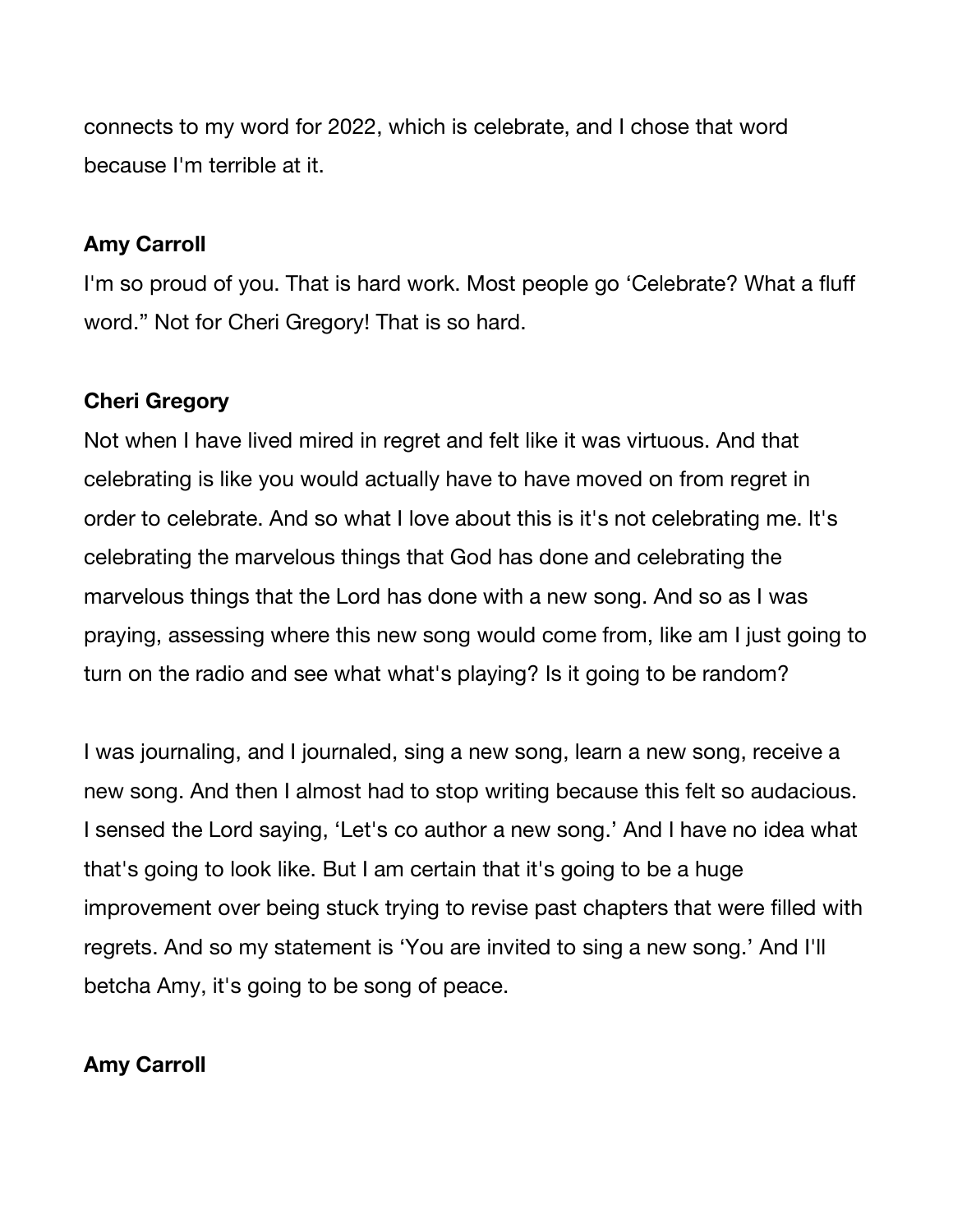Oh, my goodness, this feels like a moment. So good. So alright, so let's move on to live your one life well. Help us, Cheri? What are some good questions for that?

#### **Cheri Gregory**

Okay. And so these would be some questions – I love your progression, feel regret, prayerfully examine; and learn, do better, and live free. And I'm thinking that these questions could be useful in that prayerfully examine part of the progression. But these are just questions I've been learning to ask myself. One, what is the score sheet I'm going to use to make a particular decision? Or if you're teaching a person, what rubric will I use? Number two, what score sheet will I use to evaluate the results? So I want to be – let's be super conscious. What's the rubric to make this decision? What's the rubric to evaluate the results? And then number three, how can I make sure these two score sheets match? Like, ahead of time? How can there be a straighter line between the criteria for making a decision and the criteria for evaluating the results? The fourth question, what new song is God inviting me to sing? And then number five, how is God inviting me to co-author this new song with Him?

Amy, action Amy, tell us what we're going to do.

#### **Amy Carroll**

Oh my goodness. Okay, well, here – I just – you saw me, probably typing in our Google doc while you were talking because I was like, "Oh!" It all goes together. Then in God. Good. So here's the action to take, go through the progression. Feel the regret, prayerfully examine the regret with our friend and Savior Jesus,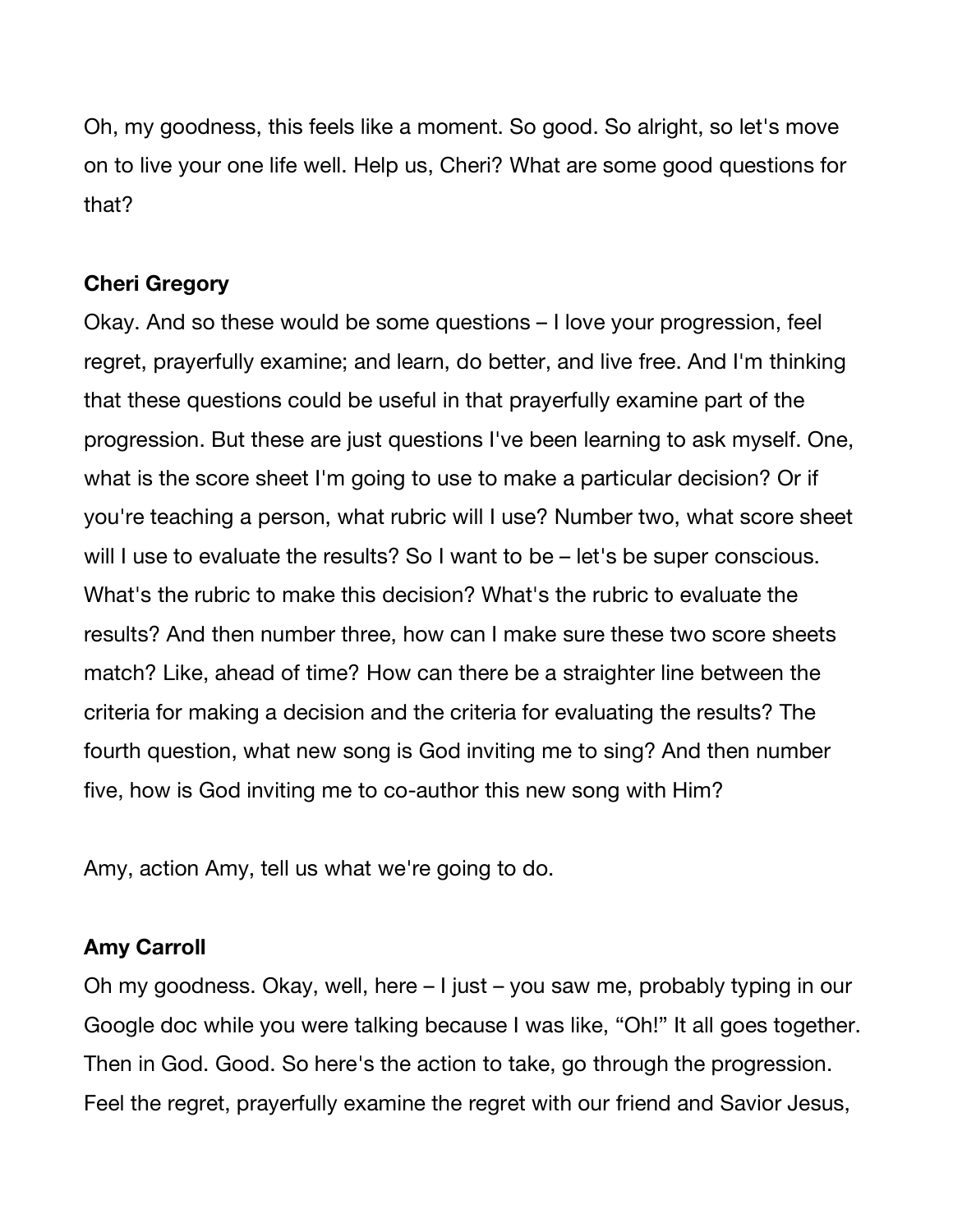learn from the regret. And then the last one really is live your one life well. Live, do better. And live peaceful and free in your new song.

#### **Cheri Gregory**

Okay, I have to reach for my pom poms. That feels not just doable, but that I feel myself leaning in, like have a longing to do that. Right. So what Scripture are we focusing on here with this episode?

# **Amy Carroll**

A beautiful one. 2 Corinthians 7:2 says "Godly sorrow brings repentance that leads to salvation, and leaves no regret. But worldly sorrow brings death." Do you see? I mean, our progression is really in that verse. Yeah, that we feel the sorrow and we process it with Jesus. I think that's the repentance turning away from it, you know? And so but I love the part it says leaves no regrets. So we have we have Ron does no regret right there. But what we're saying is it if we go through that process, we will not live in regret.

### **Cheri Gregory**

Yeah. All right. So what is, in all of this, what is the grit for you?

### **Amy Carroll**

Well, I have to transform my go to script for situations that I think made me look bad, that I'm not gonna vomit regret anymore. I have to choose and plan to talk about things differently and so hard,

### **Cheri Gregory**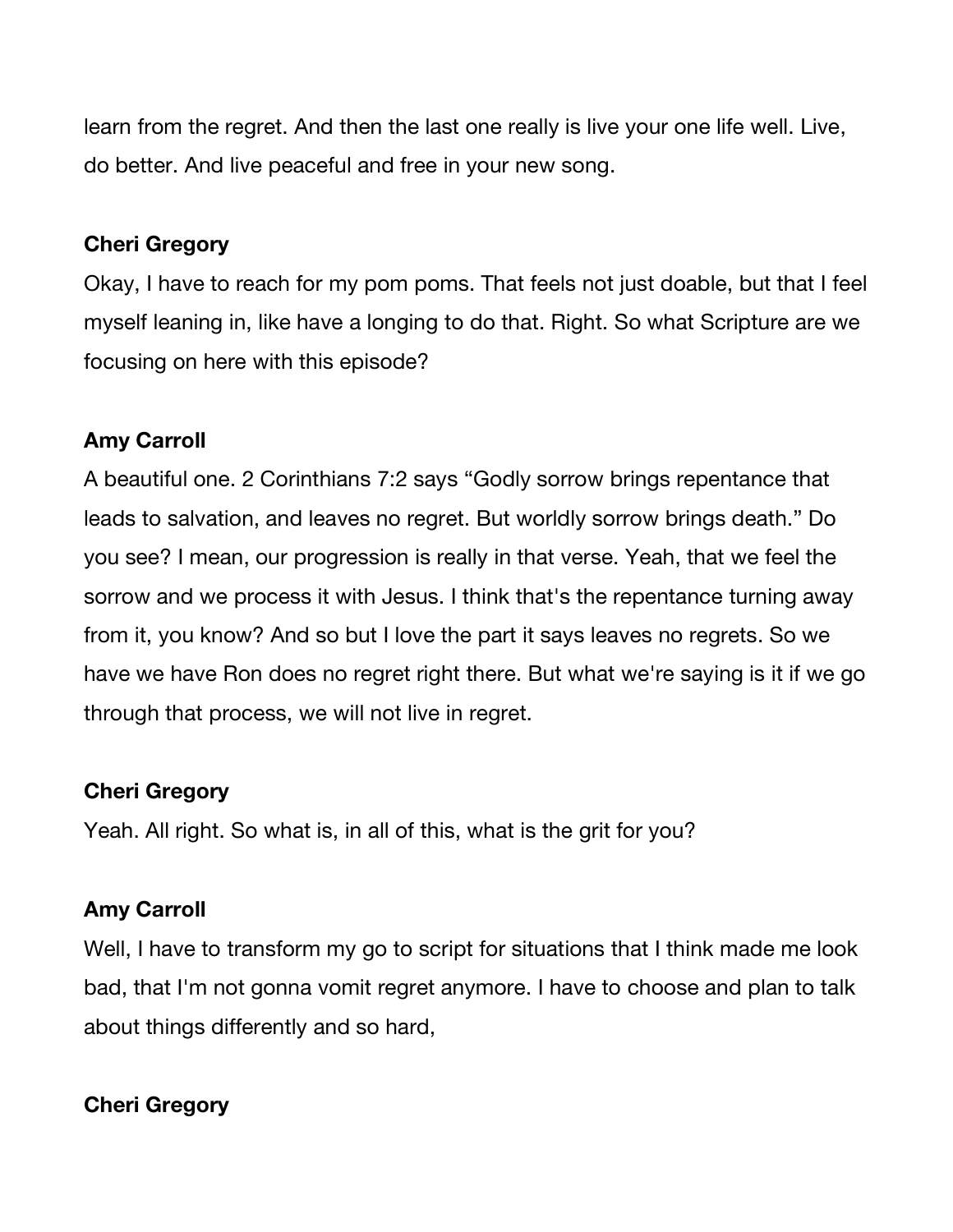So powerful. And the grace for me is that I get to trade all my efforts at revising past chapters, for co-authoring the new song that God's inviting me to sing.

#### **Amy Carroll**

Oh, it is such a relief. I'm so glad that scripture God Himself tells us to leave regrets behind and He's given us a way to do it.

### **Cheri Gregory**

And for people like me who hang on to regrets with white knuckles, this is such good news for you: freedom. Friends, we so appreciate you tuning in each and every week.

### **Amy Carroll**

And we're especially grateful to Rhonda Stoppe, aka the no regrets woman for her sponsorship of last week's interview and this week's convo.

### **Cheri Gregory**

You can learn more about Rhonda's books and schedule her to speak at your event at noregretswoman.com.

### **Amy Carroll**

Check out this week's episode at our website,

gritngracethepodcast.com/episode249. There you'll find this week's transcript and a link to Rhonda Stoppe's YouTube channel as well as a link to her website, noregretswoman.com, where you can sign up for her newsletter.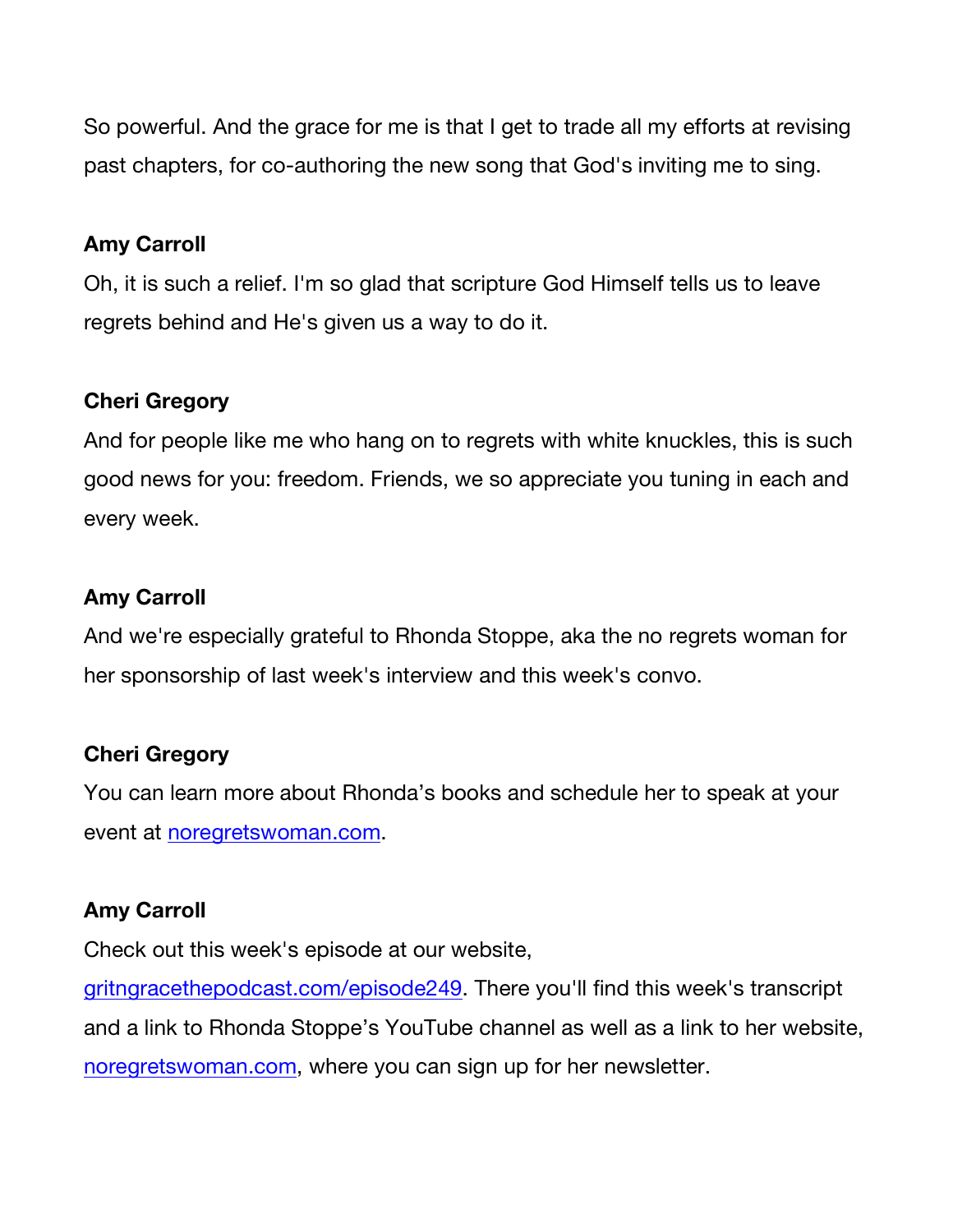### **Cheri Gregory**

And remember when you sign up for Rhonda's newsletter, you'll receive her free ebook *The Money Myth: Does More Money Really Mean Less Stress*?

# **Amy Carroll**

Be sure to join us next week. We'll be talking with Amy Jill Levine, author of *The Difficult Words of Jesus: A Beginner's Guide to His Most Perplexing Teachings*. Another favorite episode of mine.

### **Cheri Gregory**

For today, grow your grit.

### **Amy Carroll**

Embrace God's grace.

### **Cheri Gregory**

And as God reveals the next step to live your one life well,

### **Amy Carroll**

we'll be cheering you on!

### **Cheri Gregory**

 $So -$ 

**Both**